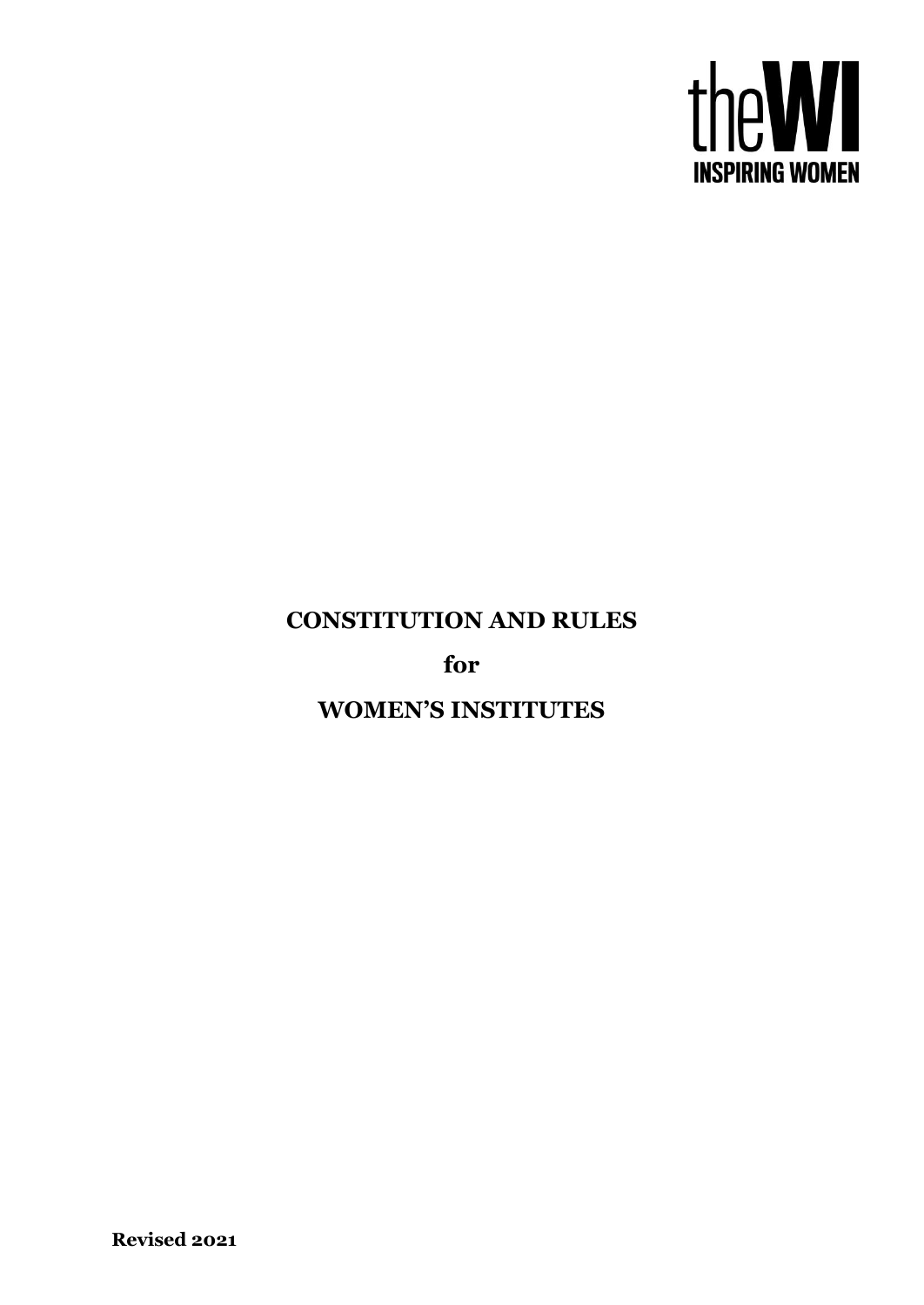#### **Name**

1. The name of the Institute is "The……………… Women's Institute". In this Constitution it is called "the WI". The WI Members may decide to change the name of the WI but only with the consent of the Federation Board of Trustees. A resolution to change the name requires a three-quarters majority of the votes cast by the WI Members.

## **Values and Objects of the Women's Institute Organisation**

#### *Values*

2. The Women's Institute organisation is based on the ideals of fellowship, truth, tolerance and justice. With its original roots in rural and agricultural communities, it now embraces the interests of women in both rural and urban communities. All women who are interested in the values and purposes of the Women's Institute organisation may join, no matter what their views on religion or politics may be. The organisation is nonsectarian and non-party political. This does not prevent WIs from concerning themselves with matters of political and religious significance, provided the views and rights of minorities are respected and provided the organisation is never used for party-political or sectarian purposes. WIs are charitable and everything they do must be consistent with that special legal status.

#### *Objects*

- <span id="page-1-0"></span>3. The main purposes of the Women's Institute organisation are:
	- (a) to advance the education of women and girls for the public benefit in all areas including (without limitation):
		- (i) local, national and international issues of political and social importance;
		- (ii) music, drama and other cultural subjects; and
		- (iii) all branches of agriculture, crafts, home economics, science, health and social welfare;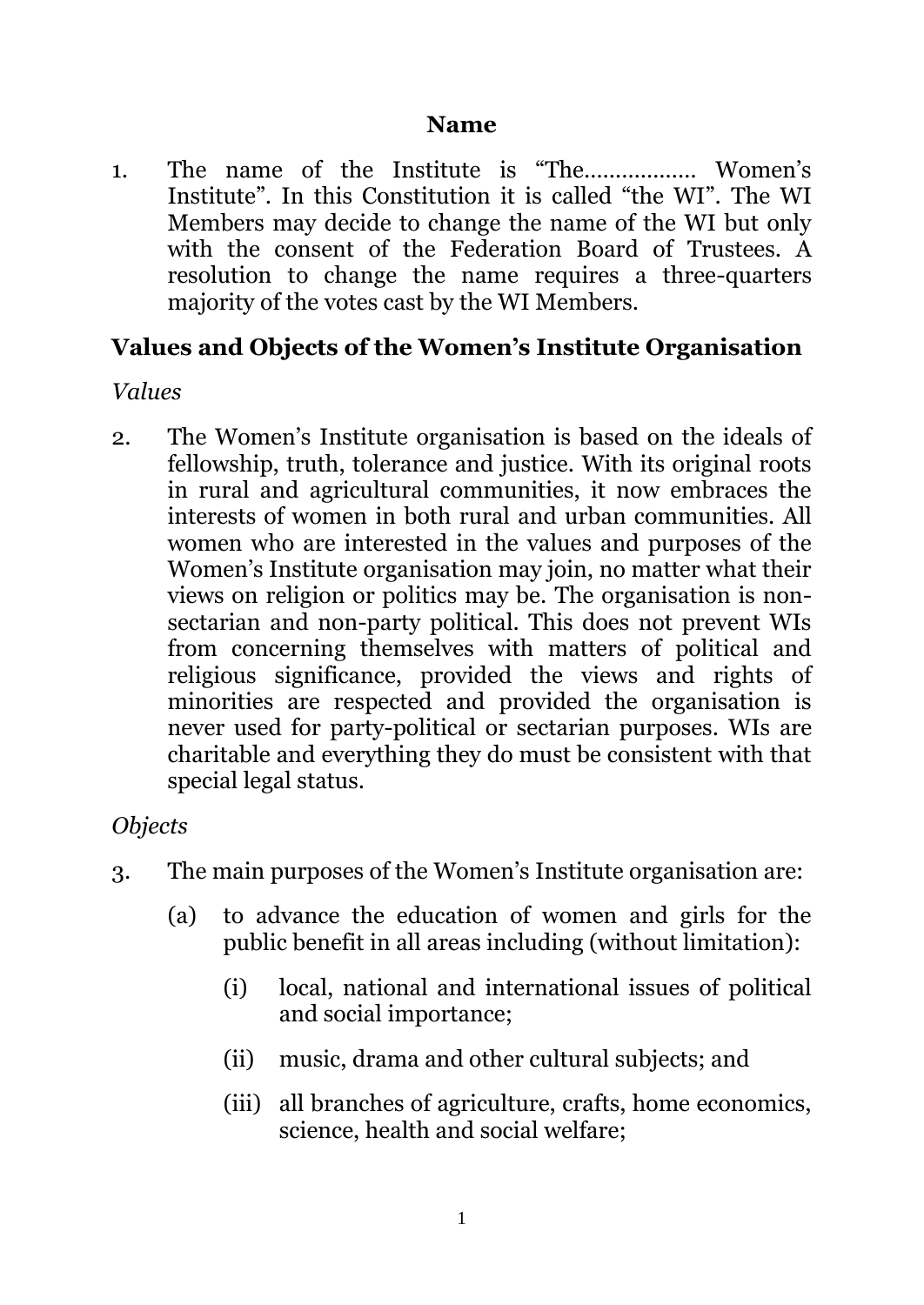- (b) to promote sustainable development for the public benefit by:
	- (i) educating people in the preservation, conservation and protection of the environment and the prudent use of natural resources; and
	- (ii) promoting sustainable means of achieving economic growth and regeneration;
- (c) to advance health for the public benefit; and
- (d) to advance citizenship for the public benefit by the promotion of civic responsibility and volunteering.
- 4. In Rule [3](#page-1-0) "sustainable development" means development which meets the needs of the present generation without compromising the ability of future generations to meet their needs.
- 5. The Women's Institute organisation seeks to give women the opportunity of working together through the Women's Institute organisation in their communities, of developing their capacity and skills, and of putting into practice those ideals for which the Women's Institute organisation stands.

# **Constitution**

- <span id="page-2-0"></span>6. A Women's Institute is an association of women with a constitution in the form laid down from time to time for Women's Institutes by the National Federation.
- 7. A Women's Institute may be formed anywhere where the Federation considers that there is a need for an organisation for women interested in the values and purposes of the Women's Institute organisation. No Women's Institute may be formed unless a WI Adviser is present at the opening.

## **Objects of the WI**

8. The objects of the WI are to further the purposes of the Women's Institute organisation.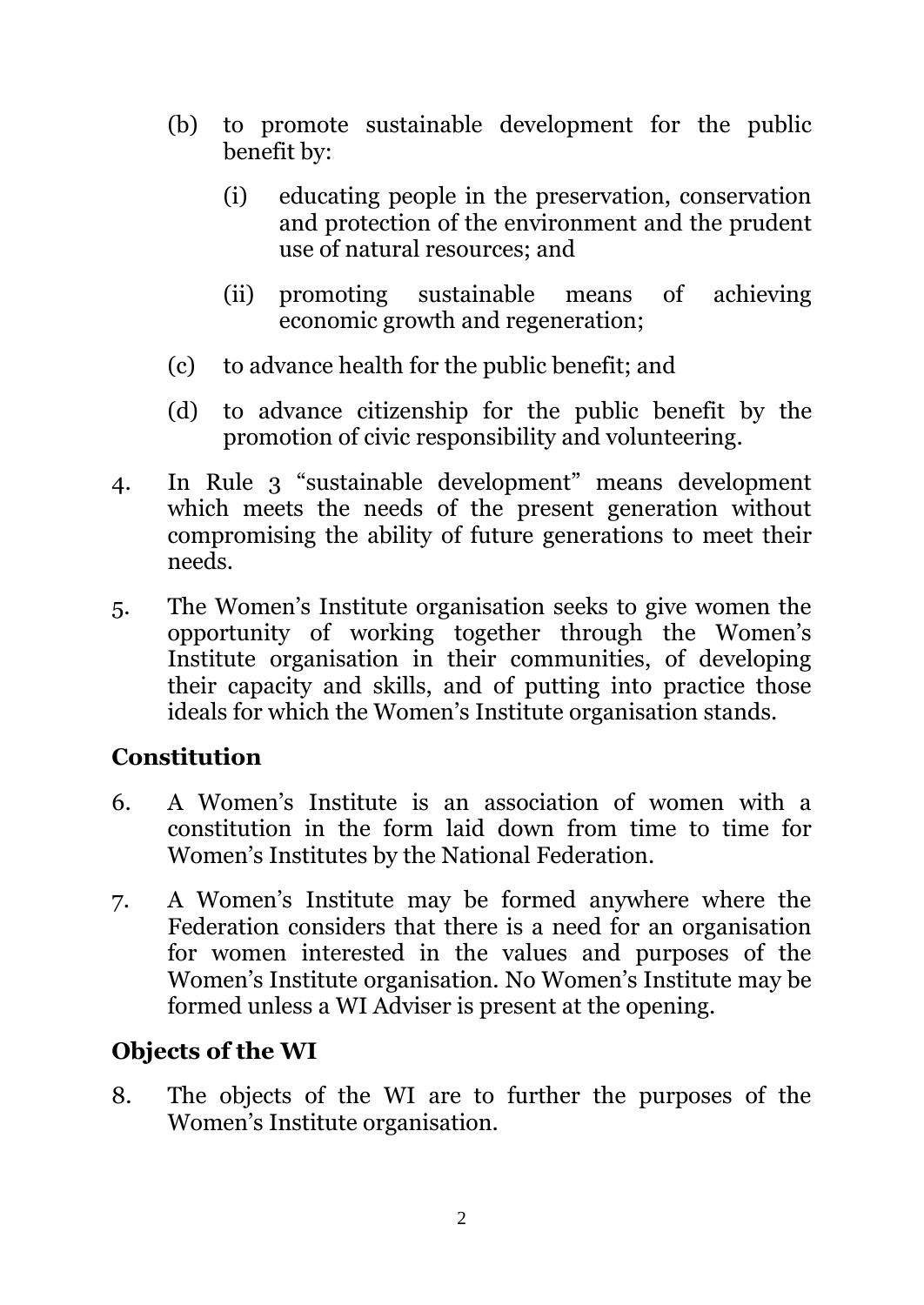# **Powers of the WI**

- 9. To further its objects, the WI may:
	- (a) provide a centre for social engagement and activities and organise courses of instruction, lectures and other educational activities;
	- (b) publish and distribute educational material via any medium;
	- (c) develop co-operative enterprise;
	- (d) promote international understanding among women and girls interested in any aspect of the values and purposes of the Women's Institute organisation;
	- (e) alone or with other organisations seek to influence public opinion and make representations to and seek to influence governmental and other bodies and institutions (both nationally and internationally) regarding the reform, development and implementation of appropriate policies, legislation and regulations, provided that all such activities shall be confined to those which a charity governed by the law of England and Wales may properly undertake;
	- (f) raise funds by way of subscription, donation or otherwise, provided that the WI may not undertake any substantial permanent trading activities in raising funds;
	- (g) trade in the course of carrying out the objects of the WI (including making reasonable charges for any services) or as an ancillary activity to carrying out the objects (and incorporate any wholly owned company to carry on such trade);
	- (h) acquire any property and any rights and privileges in and over property and construct, maintain and alter any buildings;
	- (i) make regulations for any property of the WI;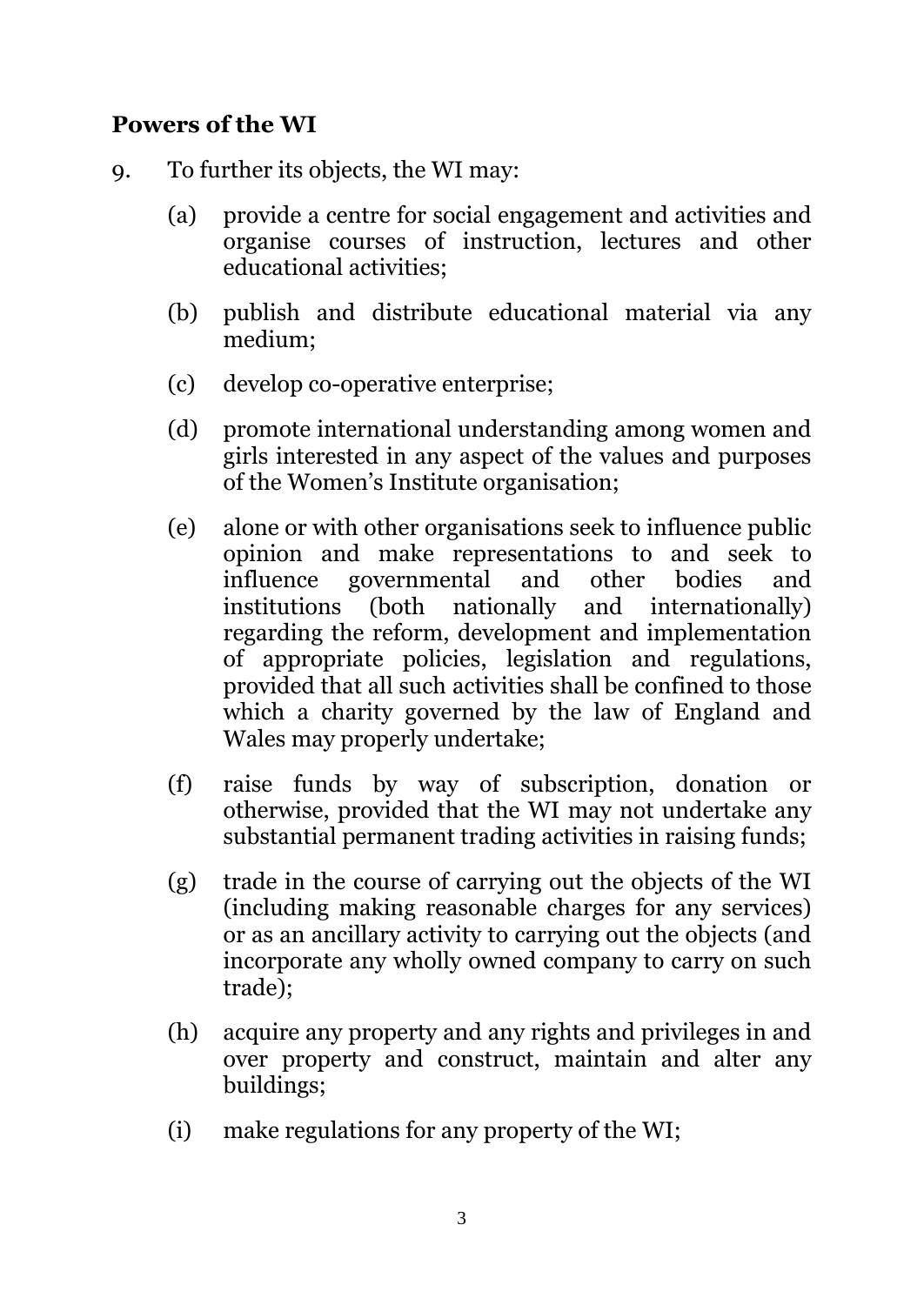- (j) subject to any consents that may be required by law, dispose of or turn to account all or any of the property or assets of the WI;
- (k) subject to any consents that may be required by law, borrow or raise and secure the payment of money;
- (l) set aside funds for special purposes or as reserves against future expenditure;
- (m) accept (or disclaim) gifts of money and any other property;
- (n) invest the moneys of the WI not immediately required for its objects in or upon such investments, securities or property as may be thought fit and as may be appropriate for the investment of charitable funds;
- (o) insure the property of the WI against any foreseeable risk and take out other insurance policies as are considered necessary by the Committee to protect the WI;
- <span id="page-4-1"></span>(p) provide indemnity insurance for the Committee in accordance with, and subject to the conditions in, Section 189 of the Charities Act 2011; and
- (q) do all such other lawful things as may further the objects of the WI.

## **Limitation on Benefits**

- 10. The income and property of the WI must be applied for the purposes of carrying out the objects of the WI and for no other purpose. No Committee Member nor any person Connected to a Committee Member may be appointed to any office paid by salary or fees, or receive any remuneration or other benefit in money or money's worth from the WI unless the payment is permitted by Rule [11.](#page-4-0)
- <span id="page-4-0"></span>11. A Committee Member or any person Connected to a Committee Member may receive the following benefits from the WI: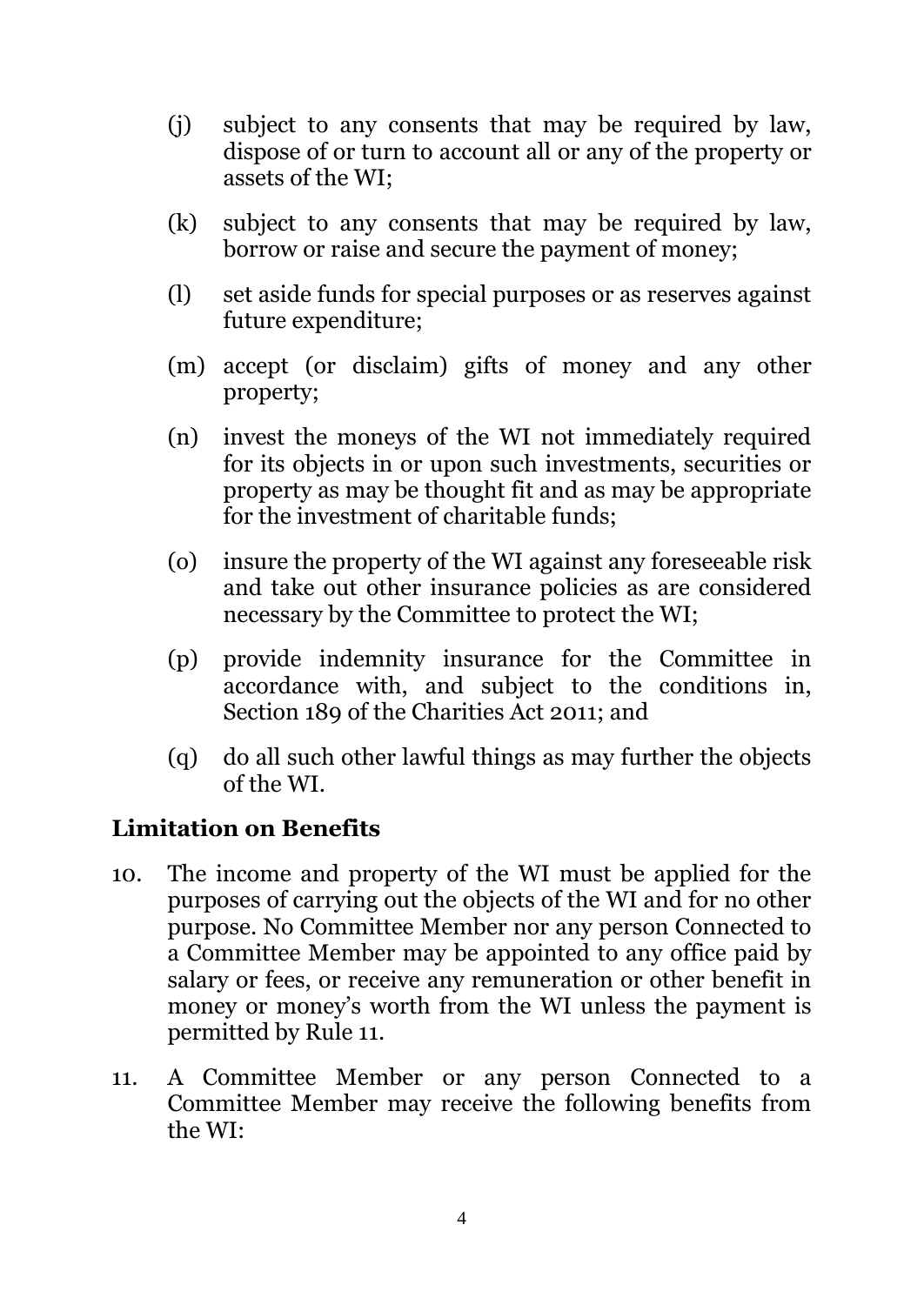- (a) a Committee Member or any person Connected to a Committee Member may receive any benefits in money or money's worth in their capacity as a beneficiary of the WI;
- (b) a Committee Member or any person Connected to a Committee Member may be paid reasonable and proper out-of-pocket expenses and allowances for additional expenses; and
- (c) the WI may pay reasonable and proper premiums in respect of indemnity insurance effected in accordance with Rule  $q(p)$ .

A Committee Member shall be treated as receiving remuneration or other benefits in money or money's worth from the WI if they or a person Connected to them receives such remuneration or benefits, but not otherwise.

# **Membership**

#### *Admission to Membership*

- <span id="page-5-1"></span>12. Membership of the WI is open to women who have reached the Age of Majority.
	- (a) They may join by paying the required subscription.
	- (b) The WI may adopt a bye-law in accordance with Rule [49](#page-15-0) below to limit membership.
	- (c) A WI Member is bound by the rules of the National Federation and of the WI for so long as she is a member.

## *Termination of Membership*

- <span id="page-5-0"></span>13. The Committee may terminate the membership of any individual after consulting the Federation Board of Trustees provided that:
	- (a) the individual member concerned may within 28 days of being informed of the Committee's decision give notice to the Committee of her intention to make an oral or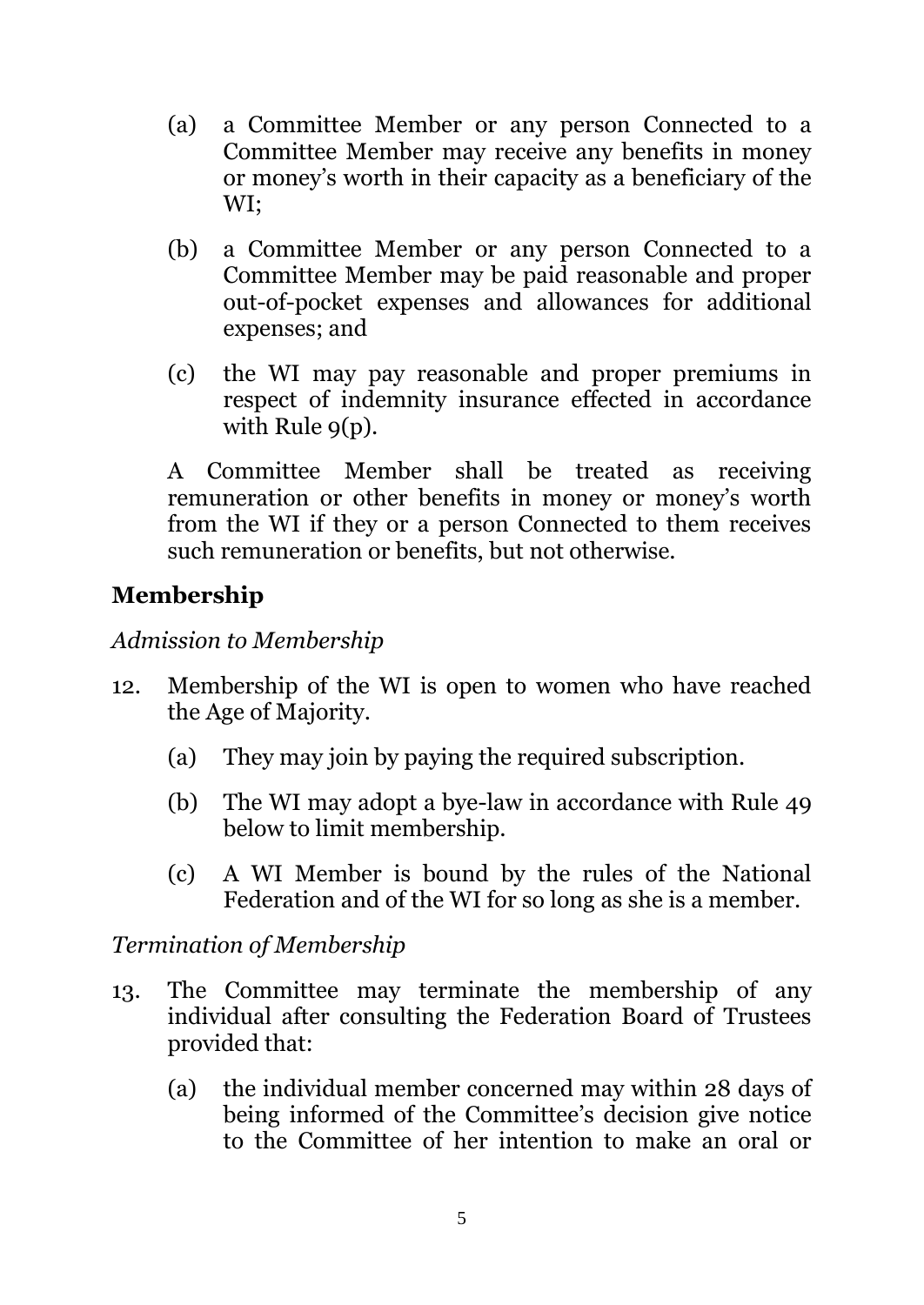written appeal to the WI Members at the next meeting of the WI; and

- (b) if the WI Members uphold the Committee's decision to terminate membership the individual member concerned may within 28 days of that decision submit a written representation for consideration by the Federation Board of Trustees and the National Federation Board of Trustees. The decision of the National Federation Board of Trustees is final but before reaching that decision it must consult the Federation Board of Trustees.
- 14. A WI Member whose membership is terminated ceases to have any of the rights or privileges of membership.

# *Dual Membership*

- <span id="page-6-0"></span>15. Women who are already members of another WI may become dual members of this WI by paying the required subscription as stated in Rule [17.](#page-7-0)
	- (a) Dual membership may be terminated by following the procedure described in Rule [13](#page-5-0) above.
	- (b) A WI Dual Member may participate and vote at the meetings of both/all WIs but she may only vote on constitutional matters and resolutions on public affairs or stand for election as an Officer, Committee Member or delegate of the WI at her main WI. The WI may alter this provision by adopting bye-laws to permit a WI Dual Member to stand for election as an Officer or Committee Member.

## *Subscriptions*

16. Each WI Member must pay a subscription. The National Federation Board of Trustees, in prior consultation with the National Council, will decide the rate or rates of the subscription, the timing and method of payment of the subscription, and the manner of apportionment of the subscription between the WI, the Federation and the National Federation.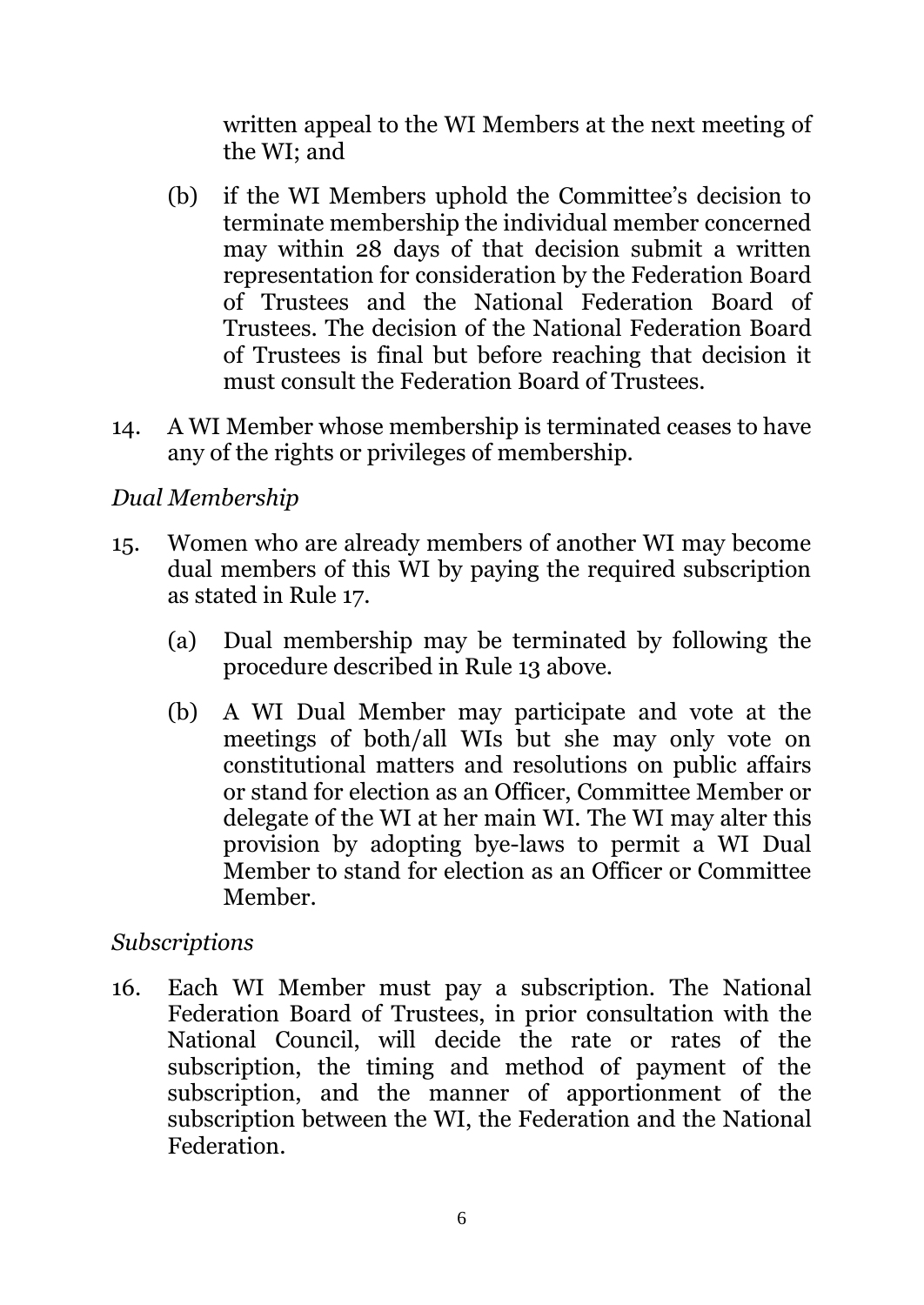<span id="page-7-0"></span>17. Each WI Dual Member must pay such additional subscription as may be decided by the National Federation Board of Trustees, in consultation with the National Council.

# **Committee**

# *Appointment and Retirement of the Committee*

- <span id="page-7-2"></span>18. At the Annual Meeting the WI Members elect in accordance with Rule [40:](#page-13-0)
	- (a) at least three Committee Members; and
	- (b) a President from the elected Committee Members.
- <span id="page-7-1"></span>19. The elected Committee Members may co-opt up to three additional Committee Members as long as there is always a majority of elected Committee Members.
- 20. The Committee may fill vacancies in the elected Committee Members by appointing new Committee Members who will serve until the next Annual Meeting (and will be treated as elected Committee Members for the purposes of Rule [19\)](#page-7-1).
- 21. No person may be a Committee Member unless she is a WI Member and has paid her subscription for the current year.

# *Officers*

- 22. The Officers of the WI shall be:
	- (a) the President;
	- (b) a Vice President or Vice Presidents (up to three);
	- (c) the Secretary; and
	- (d) the Treasurer.

The WI may combine the offices of Treasurer and Secretary or the offices of Treasurer and Vice President if the Federation Board of Trustees consents. No other offices may be combined.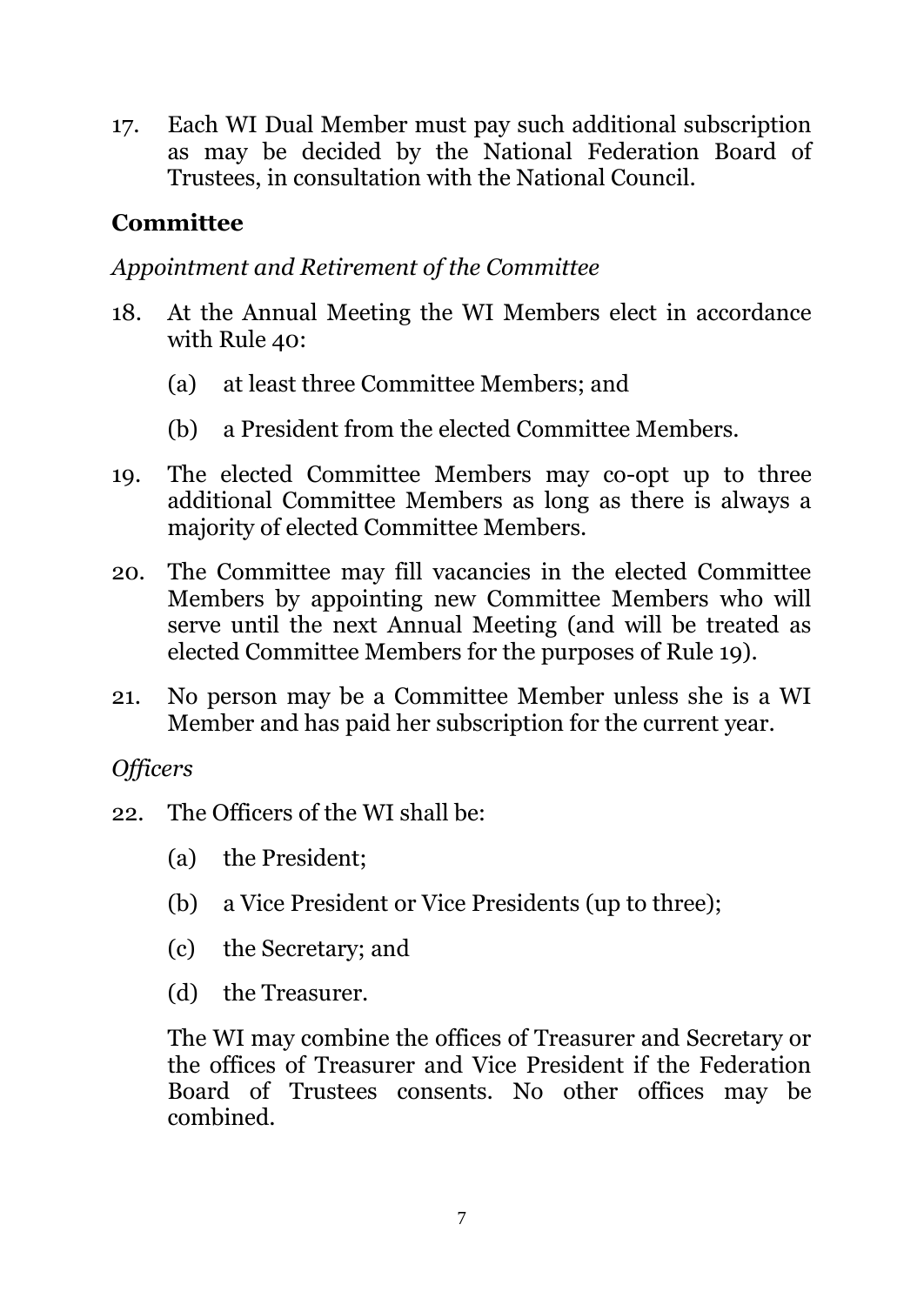- 23. The Vice President or Vice Presidents, the Secretary and the Treasurer are elected by the Committee from its members.
- 24. If the office of President becomes vacant the WI Members may elect a Committee Member to fill the vacancy. If the office of Vice President, Secretary or Treasurer becomes vacant the Committee may elect one of their members to fill the vacancy.

#### *Re-election*

<span id="page-8-1"></span>25. All Officers and Committee Members may be re-elected subject to any bye-law of the WI limiting terms of office.

## *Disqualification and Removal of Committee Members*

- <span id="page-8-0"></span>26. The office of a Committee Member shall be vacated if:
	- (a) she is disqualified under the Charities Act 2011 from acting as a trustee of a charity;
	- (b) she becomes bankrupt or makes any arrangement or composition with her creditors generally;
	- (c) the Committee Members reasonably believe she has become physically or mentally incapable of managing her own affairs and they resolve that she be removed from office;
	- (d) she resigns her office by notice to the WI;
	- (e) she fails to attend a meeting of the Committee for three consecutive meetings without good cause and all the other Committee Members decide that she should be removed for this reason;
	- (f) she is removed from office by the WI Members at a Special Meeting; or
	- (g) she ceases to be a WI Member.

#### *Meetings of the Committee*

27. The Committee Members are the charity trustees of the WI as defined in the Charities Act 2011. Their role is to manage the affairs of the WI, arrange the time and place (or equivalent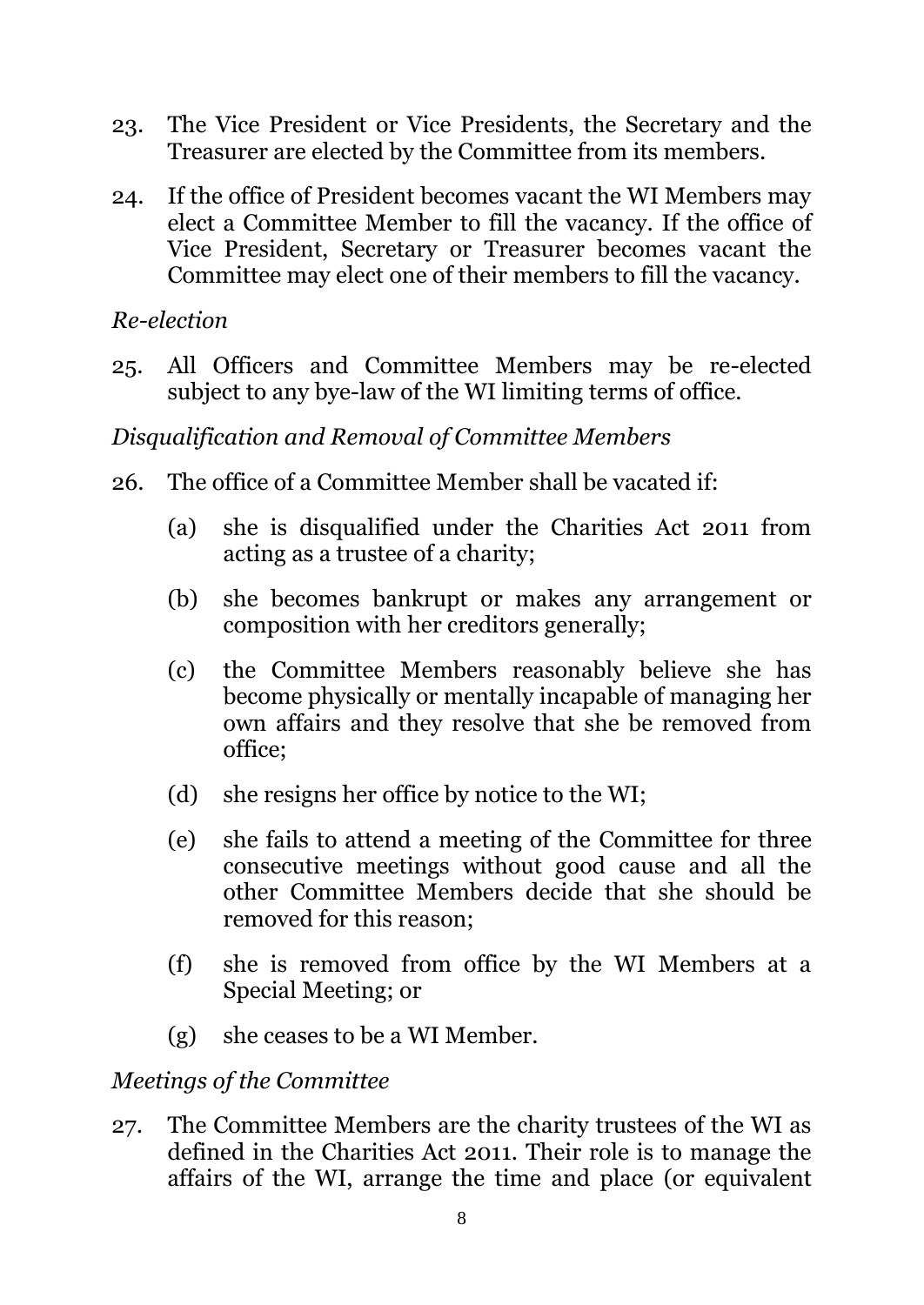virtual means) of meetings, outline the programme and present it to the WI Members for approval, and administer the funds of the WI in consultation with the WI Members.

- (a) The Committee must meet at least six times in the year.
- (b) The quorum at Committee meetings is three or one third of the Committee Members (rounded up) if that is greater than three. (If there are fewer than three Committee Members, the quorum for making decisions to appoint additional Committee Members is the number of Committee Members at that time.)
- (c) The Committee must keep minutes of its meetings.
- <span id="page-9-0"></span>(d) The Committee may make rules consistent with this Constitution and any bye-laws made under Rule [49](#page-15-0) to govern their proceedings. The rules may relate to:
	- (i) how notice of Committee meetings is given (for example orally, by post or electronically);
	- (ii) how meetings are held;
	- (iii) whether decisions of the Committee may be made without a meeting; and
	- (iv) any other matter relating to the proceedings of the Committee.
- <span id="page-9-1"></span>(e) The Committee must ensure that any potential conflicts between the best interests of the WI and the interests of the individual Committee Members (including their personal financial interests and any duties of loyalty they may owe to other individuals or organisations) are properly managed. The Committee must observe guidelines about how to manage these potential conflicts which are issued from time to time by the National Federation. These guidelines will deal with declaring potentially conflicting interests, keeping a record of those interests and when the Committee Members may or may not vote on relevant issues at Committee meetings.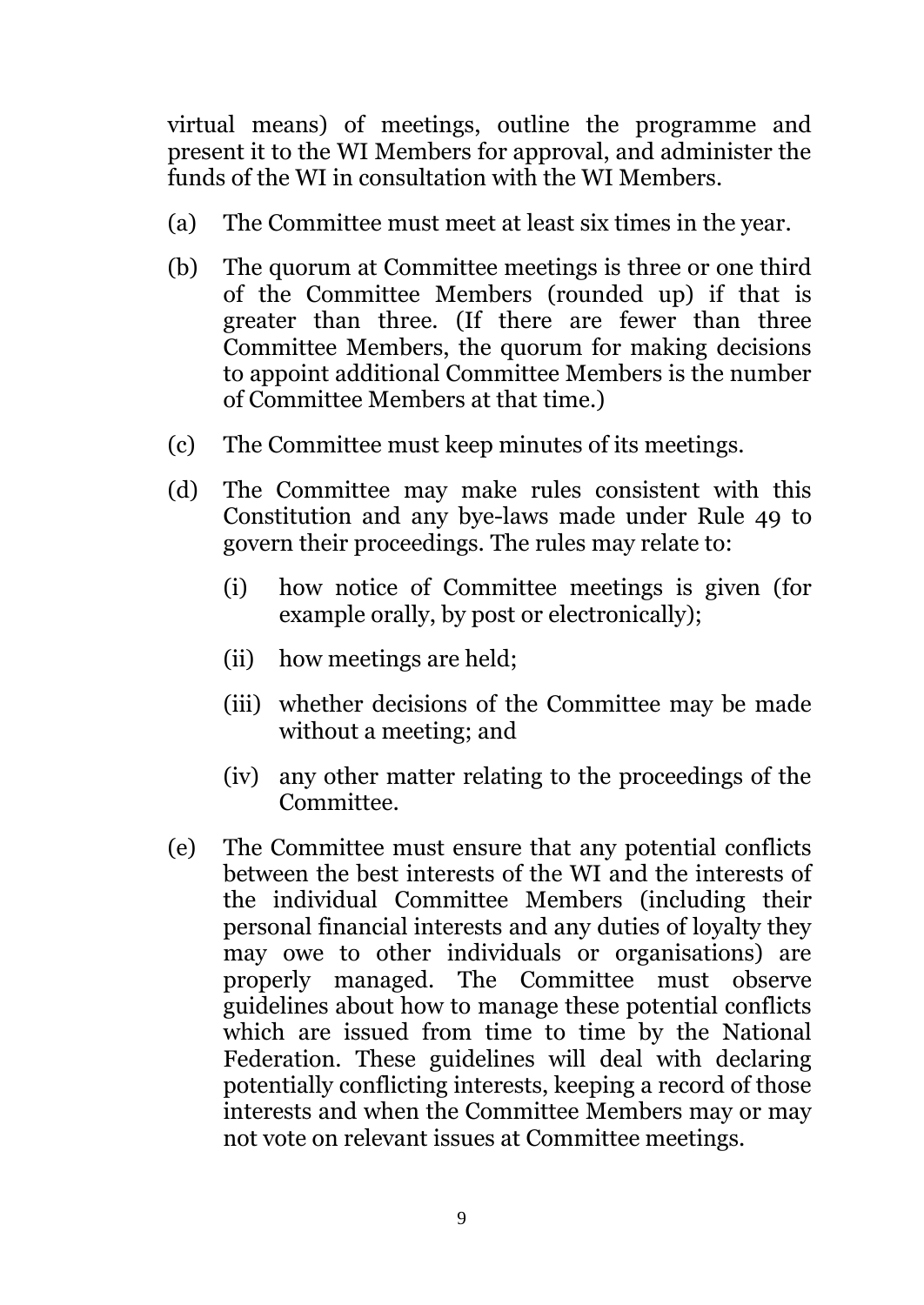- 28. Subject to any bye-laws, or rules made under Rule [27\(d\)](#page-9-0) above:
	- (a) Committee Members need not be in the same place as each other during a Committee meeting, and some or all participants may participate electronically (including by telephone) provided that all participants may hear and be heard (or equivalent) by all the other participants; and
	- (b) A decision may also be taken outside of a meeting when all of the Committee Members indicate to each other by any means (including without limitation by telephone or email) that they share a common view on a matter. The Committee Members cannot rely on this provision to make a decision outside of a meeting if one of them is precluded from voting under guidelines referred to in Rule [27\(e\).](#page-9-1) A suitable minute must be made of the relevant decision(s).

## *Sub-committees*

- 29. The Committee may appoint sub-committees of such persons as it thinks fit and determine the terms of reference, powers, duration and composition of any such sub-committee, and may specify how that sub-committee may conduct business.
	- (a) The chairman of each sub-committee or someone appointed for the purpose must report the proceedings of each meeting of the sub-committee to the WI Committee.
	- (b) Sub-committees may not hold funds or have power to dispose of the funds of the WI.

#### **Delegates**

- 30. At the Annual Meeting or at any other appropriate meeting the WI shall appoint from the WI Members delegates to attend meetings of the Federation Council and of the National Federation.
- 31. Delegates (and deputies and proxies) are entitled to all reasonable and proper out-of-pocket expenses incurred in representing the WI in accordance with guidelines issued from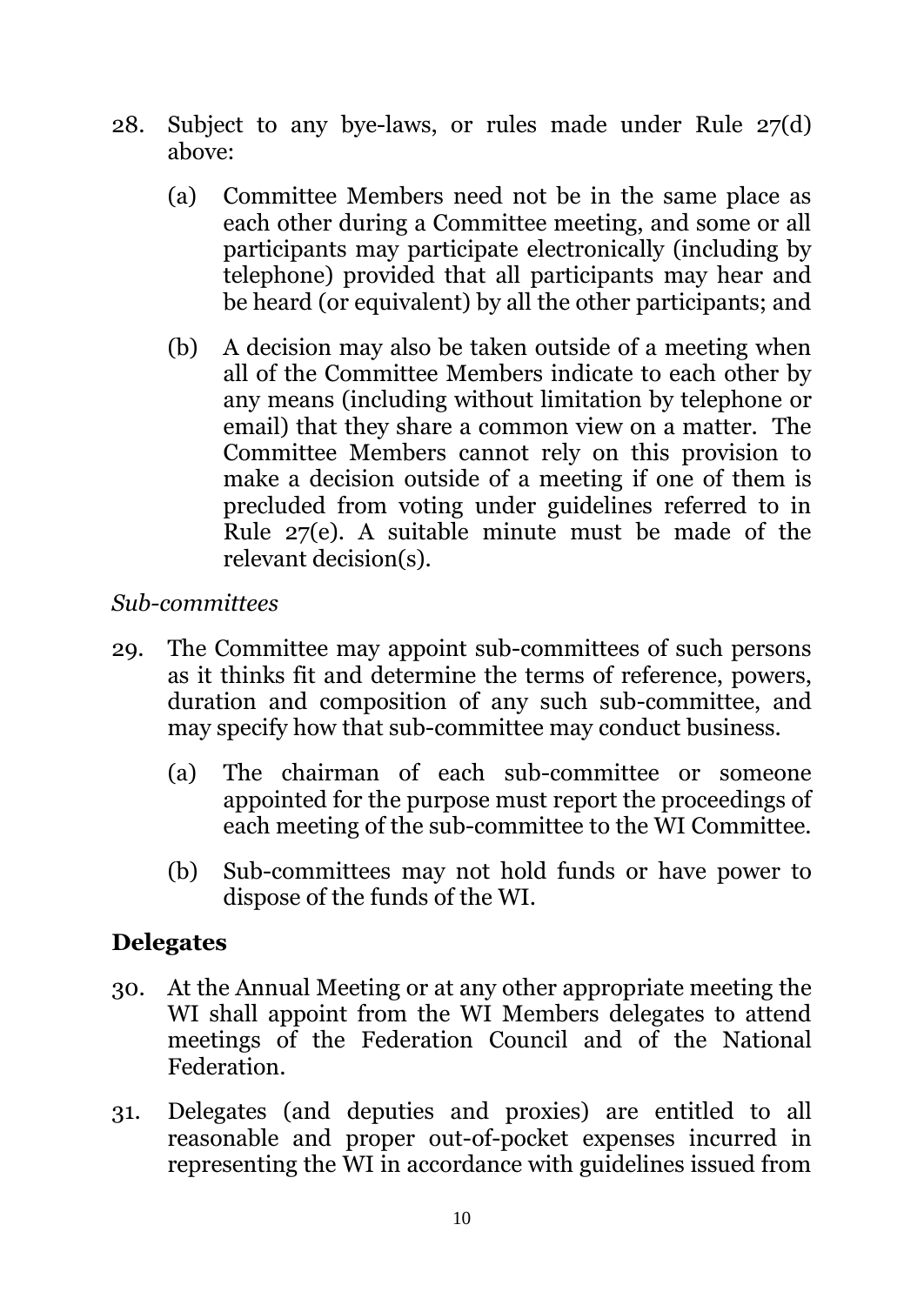time to time by the Federation Board of Trustees. Any dispute concerning the entitlement to or the amount of expenses is to be decided by the Federation Board of Trustees.

# **Meetings of the WI**

## *WI Meetings*

32. A minimum of eleven meetings open to all WI Members should be held each year in whatever month or months and at whatever hour and place as is decided upon by the WI Members or, if necessary, by the Committee. Suitable virtual means (including telephone or video-conference) may be used instead of / in addition to a physical meeting, if considered appropriate taking into account the intended business at the meeting and the desire to maximise inclusivity.

# *Annual Meeting*

- <span id="page-11-0"></span>33. An Annual Meeting must be held within 15 months of the establishment of the WI and afterwards once in every calendar year.
	- (a) The Committee will decide on the date, place and time of the Annual Meeting.
	- (b) The date and time of the Annual Meeting must be agreed with the Federation Board of Trustees.
	- (c) Notice of the Annual Meeting giving the date, place and hour of the meeting must be either:
		- (i) included in the programme of meetings given to each WI Member; or
		- (ii) given to each WI Member at least 21 days in advance.
	- (d) The retiring Committee must make available to the Annual Meeting for adoption a report of the work of the year and a signed statement of accounts under Rule [47.](#page-15-1)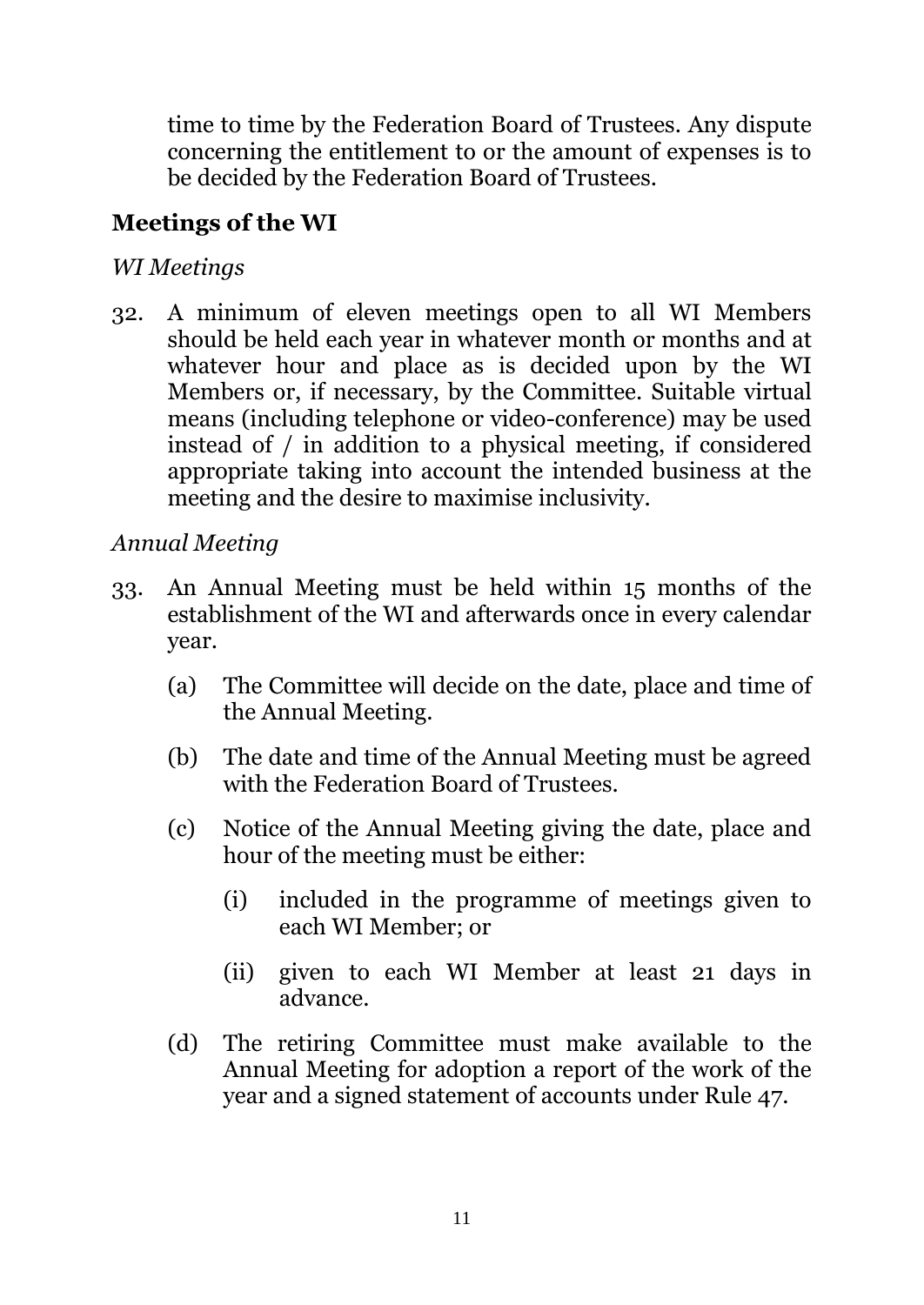#### *Special Meeting*

- <span id="page-12-2"></span>34. The Secretary must convene a Special Meeting whenever directed to do so by the Committee, or at the written request of at least one-quarter of the WI Members who have paid their subscription for the current year.
- <span id="page-12-0"></span>35. Notice of a Special Meeting must be sent by the Secretary to each WI Member at least ten days in advance, setting out the date, place and hour of the meeting and a note of the purpose for which it is called. A quorum for a Special Meeting shall be one-quarter of the WI Members unless the Special Meeting is called for the purpose of passing a resolution on the enlargement or termination of the WI under Rule [56,](#page-17-0) a transfer of the WI's property under Rule [58,](#page-18-0) or a closure or suspension of the WI under Rule [59,](#page-18-1) in which case Rule [42](#page-14-0) shall apply as to the number of WI Members who must vote for the resolution to be passed.

#### *Procedure*

#### Voting

- 36. No person may vote at WI meetings unless she is a WI Member who has paid her subscription for the current year.
- <span id="page-12-1"></span>*37.* Notwithstanding Rules [33](#page-11-0) to [35,](#page-12-0) the Committee may delay or postpone Annual Meetings (including delaying or postponing them into the following year), decide not to hold an Annual Meeting in a particular year, or delay or postpone Special Meetings where they reasonably consider that this is necessary for the safety of the attendees or the public, or to comply with law or regulation. In such a case where applicable they shall give as much notice of the revised date, place and hour of the meeting as reasonably practicable. For the avoidance of doubt, where this Rule [37](#page-12-1) is applied to an Annual Meeting, the existing Committee Members will stay in place until the next Annual Meeting which occurs (unless their position is vacated under Rule [26\)](#page-8-0).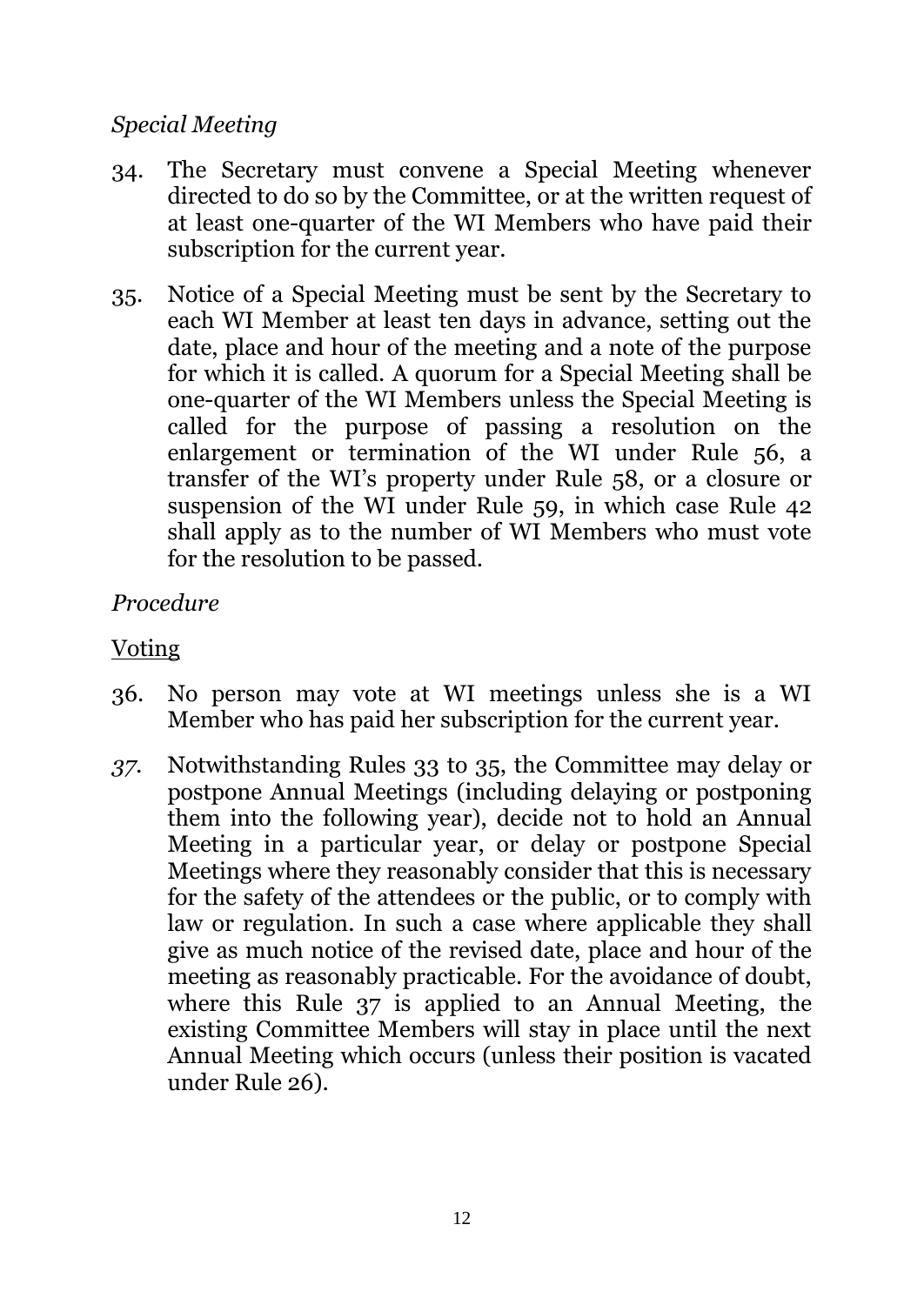## Virtual participation

- 38. The Committee Members may provide that Annual Meetings and Special Meetings can take place wholly or partly by suitable electronic means (including telephone or videoconferencing facilities). This constitution and rules are then to be interpreted to allow business to be conducted by the relevant means (for example, the reference to a "place" in Rules [33](#page-11-0) and [35](#page-12-0) should be construed as a reference to providing details of any physical place (if there is one) and suitable telephone / electronic details to allow members to participate; a person participating remotely is present at the meeting and forms part of the quorum thereof).
- 39. Without prejudice to Rules [40](#page-13-0) to [42,](#page-14-0) the WI may, if the Committee Members so decide (and subject to taking such safeguards as the National Federation shall prescribe), allow the WI Members to vote by post or suitable electronic means (including email) to make a decision on any matter that is being decided at an Annual Meeting or Special Meeting.

#### Election of Committee Members

- <span id="page-13-0"></span>40. All elections of Committee Members must be conducted by secret ballot as specified from time to time by the National Federation.
	- (a) Each WI Member may nominate candidates for election up to the number of places to be filled on the Committee.
	- (b) All candidates must be WI Members.
	- (c) Persons employed by the WI are not eligible for nomination.

## Delegates for Federation and National Federation Meetings

41. The delegates to attend meetings of the Federation and National Federation must be elected by secret ballot if there are more nominations than vacancies.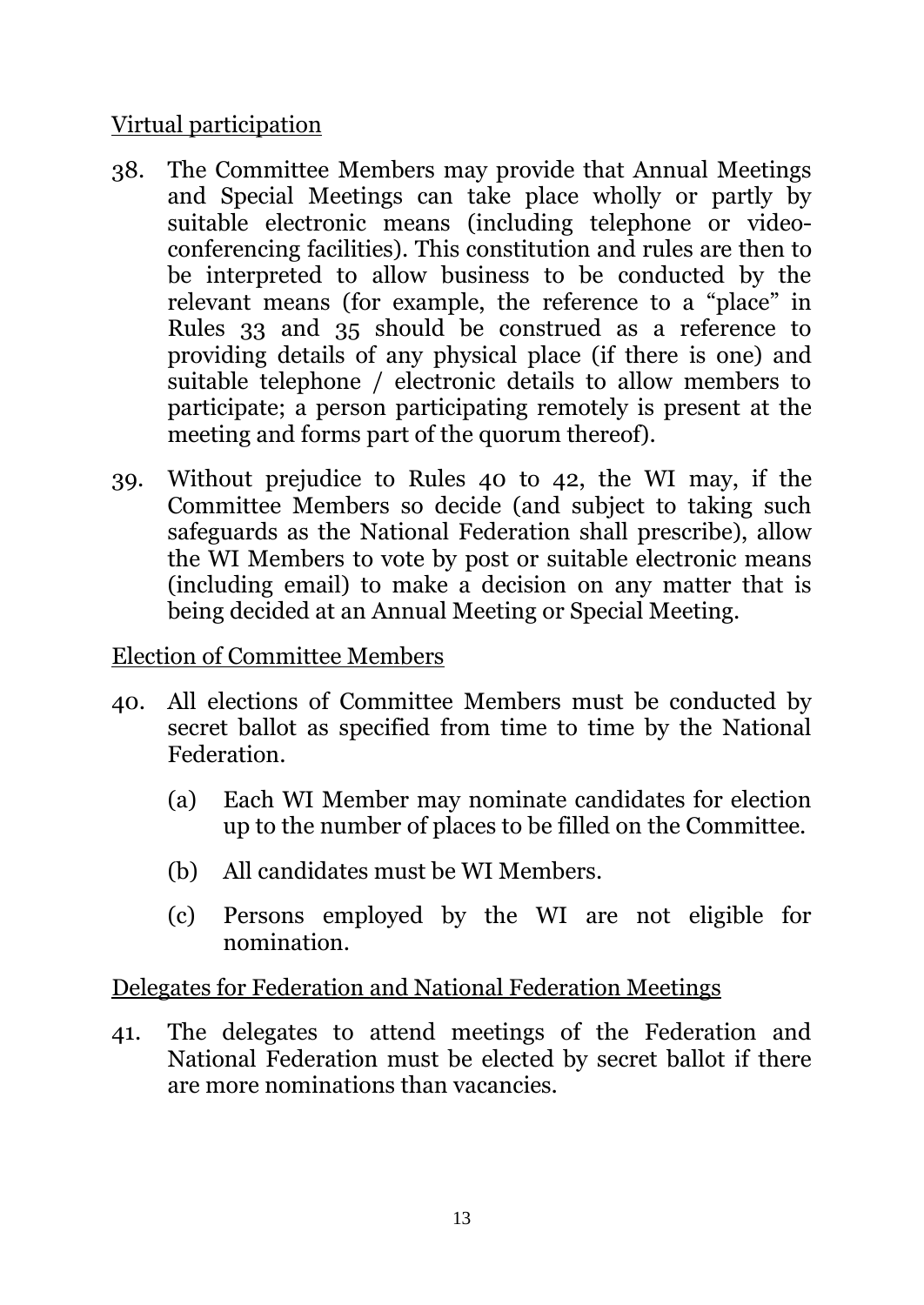Enlargement, transfer and suspension

- <span id="page-14-0"></span>42. At Special Meetings called for the purpose of passing a resolution on the enlargement or termination of the WI under Rule [56](#page-17-0), a transfer of the WI's property under Rule [58,](#page-18-0) or a closure or suspension of the WI under Rule [59:](#page-18-1)
	- (a) voting will be conducted by secret ballot;
	- (b) WI Members may vote at the meeting or may vote in advance by either:
		- (i) sending their vote by post or email (or other suitable electronic means agreed by the Committee) to the President or Secretary to be received by the end of the day before the meeting; or
		- (ii) arranging for their vote to be given to the chairman of the meeting by hand before the start of the meeting;
	- (c) at least one-quarter of the WI Members must vote on the resolution;
	- (d) the resolution must be approved by a majority of threequarters of the WI Members voting on the resolution.

## **NFWI Associates**

- 43. An NFWI Associate may participate at any meeting of the WI on condition that she makes such reasonable contribution to the cost of the meeting as the Committee may decide.
- 44. Any dispute concerning the status of an NFWI Associate is to be decided by the National Federation Board of Trustees.

# **Finance**

45. The Committee must open a bank account in the name of the WI and authorise at least three Committee Members, one of whom must be an Officer, to sign cheques and authorise payments on behalf of the WI. All cheques or other payments drawn on the account must be signed or authorised by at least two authorised persons.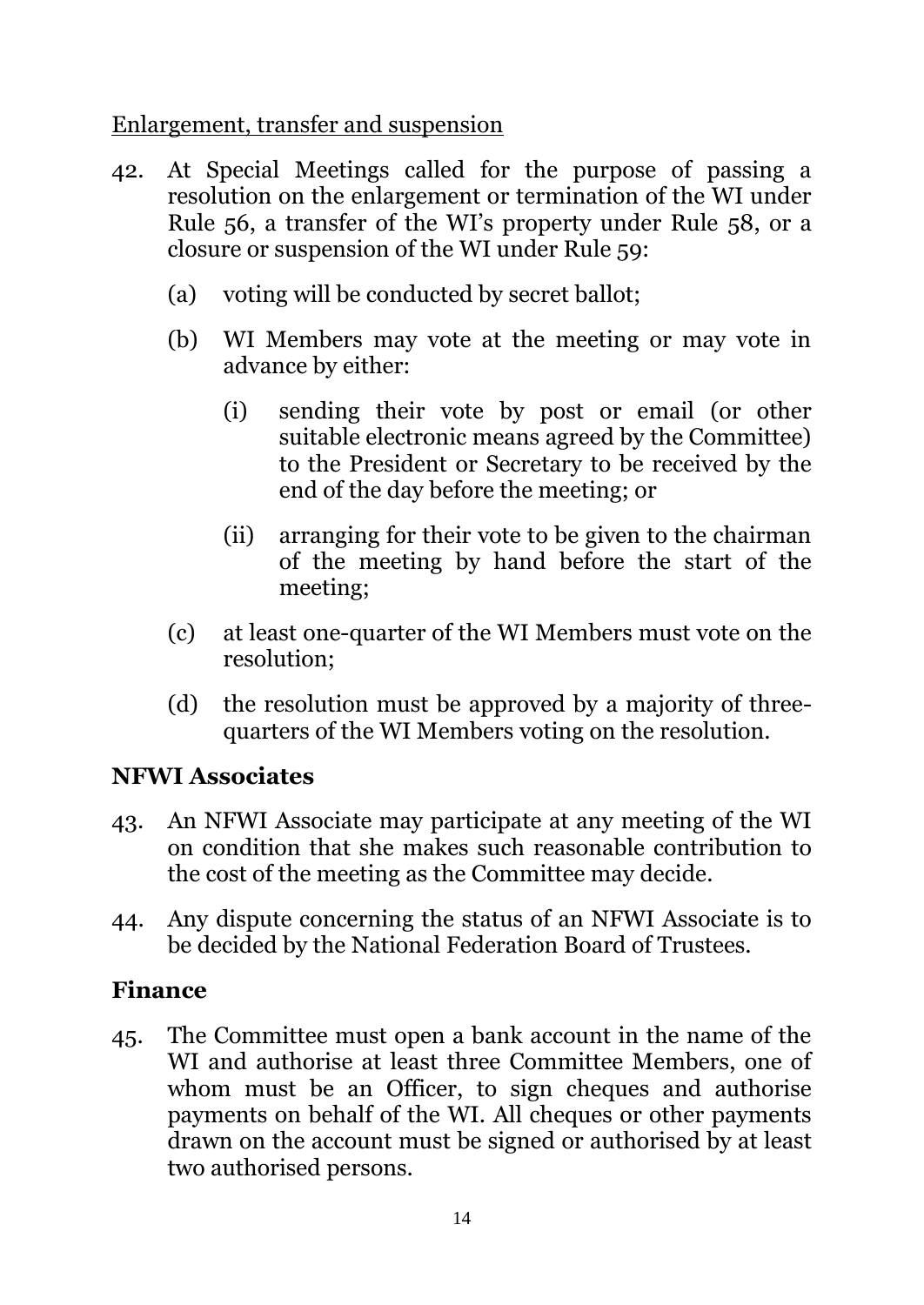- 46. The funds of the WI must be applied for the purpose of carrying out the objects of the WI in accordance with this Constitution and for no other purpose.
- <span id="page-15-1"></span>47. The Treasurer must keep proper accounts of the finances of the WI. A statement of the accounts for the last financial year must be independently examined or (if so required by law) audited. The accounts (independently examined or audited as appropriate) must be made available by the Committee to the Annual Meeting and be available to all WI Members.

# **Property**

48. The title to all real or personal property which may be acquired by or on behalf of the WI must be vested in at least two and not more than four individuals as Holding Trustees or in the Official Custodian for Charities or in some other corporation lawfully entitled to act as custodian trustee.

# **Bye-Laws**

- <span id="page-15-0"></span>49. The WI may make, repeal or alter bye-laws in addition to the Constitution by a resolution passed by two-thirds of the WI Members present and voting at an Annual Meeting or a Special Meeting called for the purpose.
	- (a) The proposed bye-laws, or any resolution for the repeal or amendment of such bye-laws, must be sent to every WI Member together with the notice calling the meeting.
	- (b) No bye-law is valid if it conflicts with the constitution of the National Federation or of the Federation, or with this Constitution.
	- (c) Before being put into action, a bye-law, or any resolution for the repeal or amendment of a bye-law, must be approved by the Board of Trustees of the Federation.
	- (d) Bye-laws may relate to membership, tenure of office, the holding of meetings and any other matter approved by the National Federation Board of Trustees.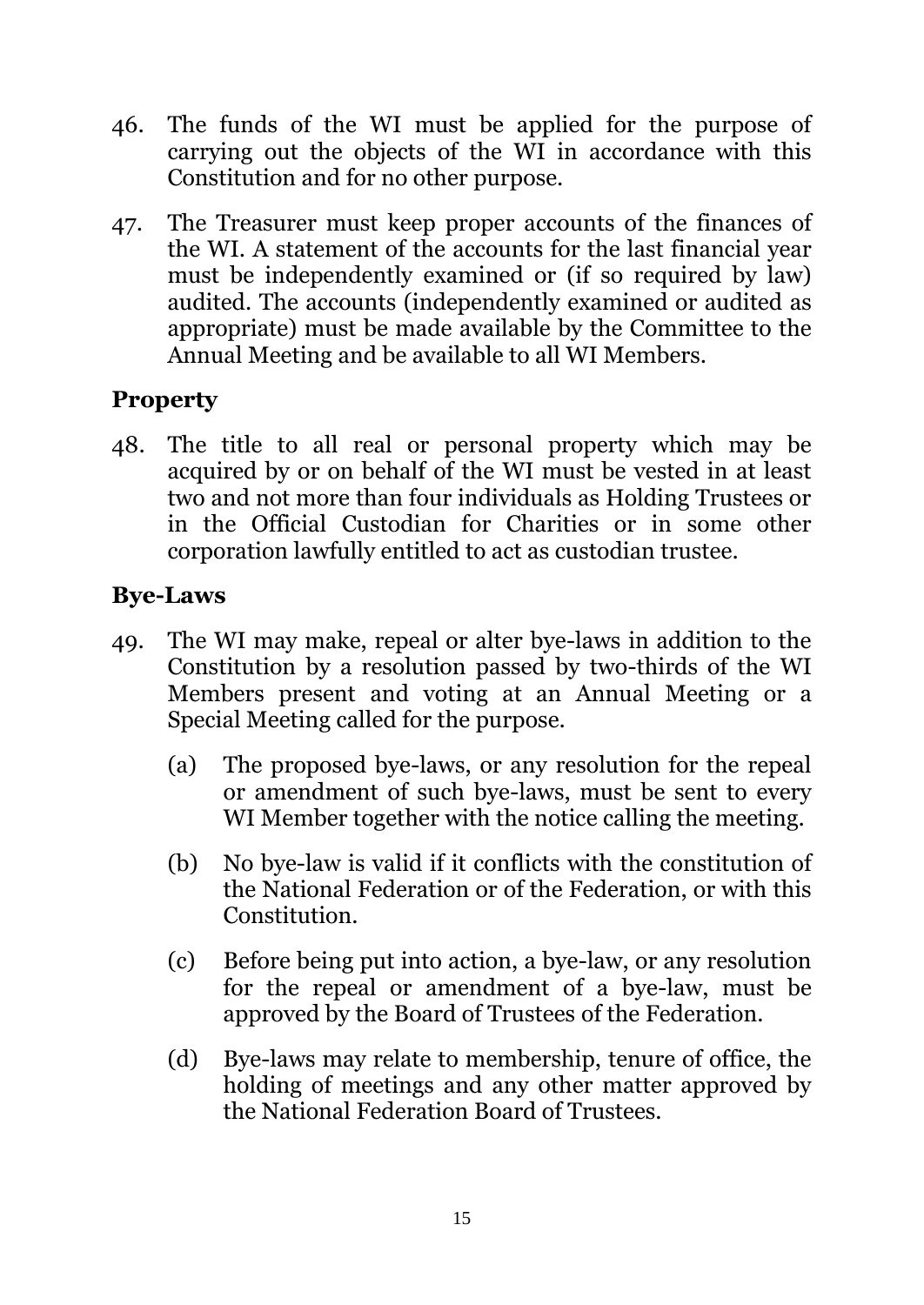# **Federation Membership**

- <span id="page-16-0"></span>50. On signing (or otherwise authenticating) the Constitution the WI will become a member of the Federation, or if the Federation is incorporated the WI will become entitled to appoint a delegate or delegates to the Council of the Federation, in whose area the WI is situated and must from that time comply with the constitutions for the time being of the National Federation and of the Federation.
	- (a) After one year the WI may, if desired, be transferred by the National Federation Board of Trustees on the recommendation of the Boards of Trustees of the Federations concerned to whichever Federation is easiest of access.
	- (b) A transfer may only be authorised in cases of exceptional difficulty.
- 51. The WI must comply with the following conditions:
	- (a) *Reports:* The WI must supply membership, financial and statistical returns and reports of meetings to the National Federation and the Federation whenever required to do so.
	- (b) *Affiliation:* The WI must obtain the sanction of the Board of Trustees of the National Federation before affiliating to the county or central headquarters of any organisation outside the National Federation.

# **Pooling of Fares**

- 52. The cost of fares of delegates and proxies attending meetings of the Federation Council may be shared by the Federation and WIs in the Federation if the Federation Board of Trustees so decides.
- 53. The cost of fares of the Federation Representatives and deputies and WI Link Delegates and Proxies attending meetings of the National Federation shall be shared by all Federations and WIs in such manner as the Board of Trustees of the National Federation may decide.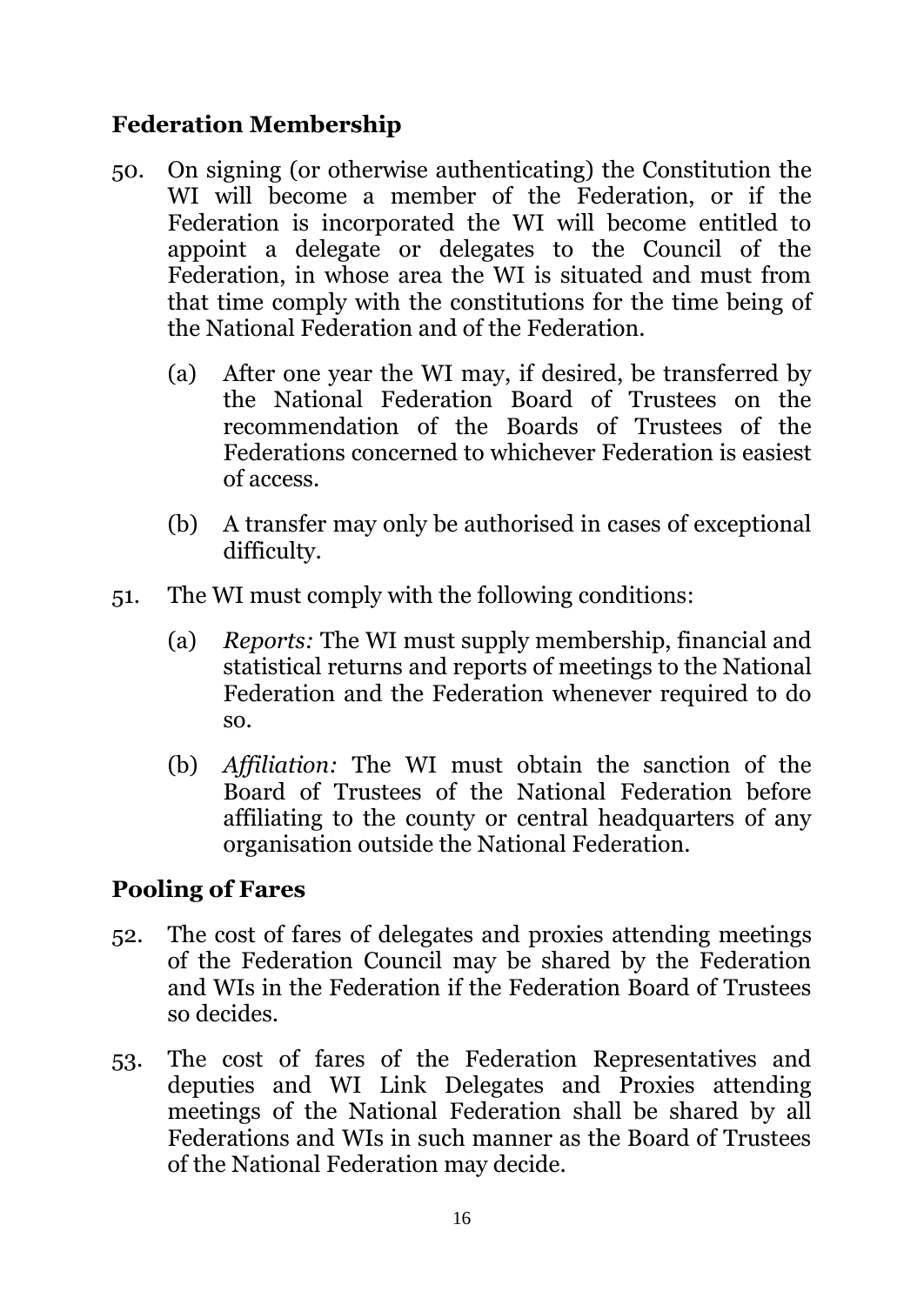# **Communications**

- 54. Notices of meetings and any other documents or information may be sent to WI Members by hand, by post, or by such electronic means (such as by email or via a website) as the Committee decides.
	- (a) In the case of electronic communications, the recipient must have given their prior consent (either generally or specifically) to receiving communications electronically.
	- (b) Electronic communications should only be used to the extent that the Committee is satisfied that this will not prejudice any WI Members who do not wish to use this form of communication.

# **Alteration of Constitution**

- 55. This Constitution may be altered at a meeting of the National Federation by a resolution passed by two-thirds of the votes cast by or on behalf of the members of the National Federation at that meeting.
	- (a) No such alteration may be further altered until three years have expired unless a resolution to alter it is duly proposed at a meeting of the National Federation by the National Federation Board of Trustees, or at least seven Federation Councils.
	- (b) If a proposed alteration of the Constitution is defeated at a meeting, neither the proposed alteration nor an alteration which in the opinion of the Chair of the National Federation is similar in substance may be brought forward for three years except by the National Federation Board of Trustees or at least seven Federation Councils.

## **Enlargement**

<span id="page-17-0"></span>56. A WI ("the continuing WI") may be enlarged by absorbing a WI ("the terminating WI") provided that: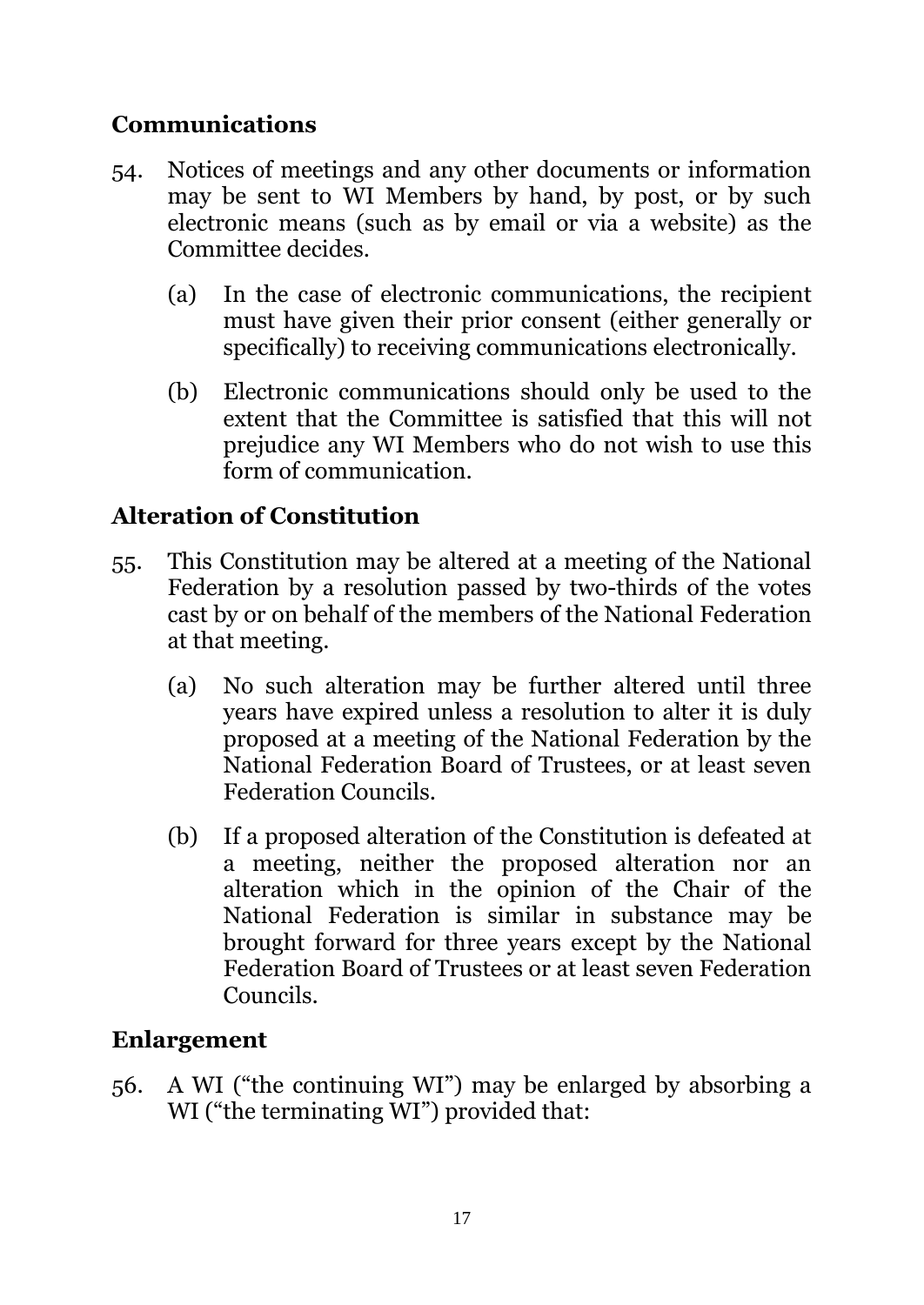- (a) The consent of the Federation Board of Trustees to the enlargement has first been obtained.
- (b) Subsequently, each of the terminating WI and the continuing WI at Special Meetings called for the purpose, held in accordance with Rule [42](#page-14-0) and attended by a WI Adviser, approves a resolution setting out the terms of the enlargement (including the name of the enlarged WI).
- 57. When the terminating WI is absorbed by the continuing WI:
	- (a) the Treasurer of the terminating WI must first discharge its outstanding liabilities out of the funds of the terminating WI; and
	- (b) any remaining property of the terminating WI and the records of the terminating WI must then be transferred to the continuing WI for its free and independent use.

# **Transfer of Property**

- <span id="page-18-0"></span>58. The WI may transfer property of any kind to a newly formed WI (which WI Members are to transfer or have transferred their membership to, or which potential WI Members are to become members of) provided that:
	- (a) the consent of the Federation Board of Trustees has first been obtained; and
	- (b) subsequently, the WI at a Special Meeting called for the purpose, held in accordance with Rule [42](#page-14-0) and attended by a WI Adviser, approves a resolution to transfer the property.

## **Closure or Suspension**

- <span id="page-18-1"></span>59. The WI may be closed or its activities suspended provided that:
	- (a) the Federation Board of Trustees has first been informed of the intention to close or suspend activities; and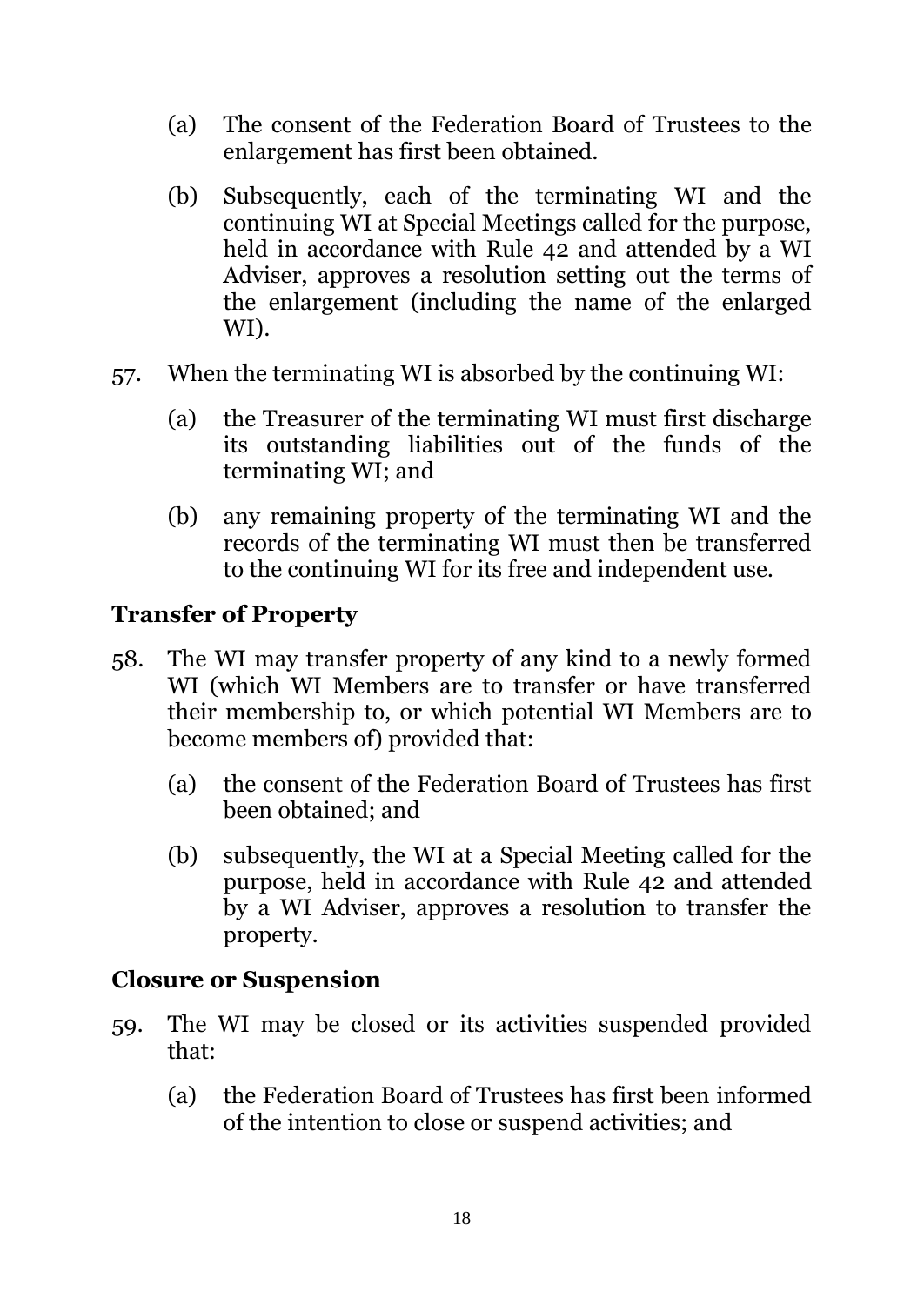- (b) subsequently, the WI at a Special Meeting called for the purpose, held in accordance with Rule [42](#page-14-0) and attended by a WI Adviser, approves a resolution to close or suspend activities.
- 60. The WI may be closed or its activities suspended on the grounds that its conduct has been contrary to its objects or detrimental to the best interests of the movement by the Federation Board of Trustees after consultation with and in accordance with an authority from the National Federation Board of Trustees having first given the WI the opportunity to submit a written representation for consideration by the Federation Board of Trustees and National Federation Board of Trustees before a final decision is made.
- 61. If the WI decides at a Special Meeting to close or suspend its activities, or if the Federation Board of Trustees closes or suspends the activities of the WI:
	- (a) the Treasurer of the WI must discharge its outstanding liabilities out of the funds of the WI;
	- (b) a scheme approved by the majority of the WI Members for the care or disposal of any property owned by the WI other than money or investments, must be submitted to the Federation Board of Trustees for its approval. If the Federation Board of Trustees objects to the scheme, the matter must be referred to the National Federation Board of Trustees, which may amend or alter the scheme as it thinks fit. The decision of the National Federation Board of Trustees is final;
	- (c) the WI records must be forwarded for safe custody to the Federation Board of Trustees; and
	- (d) the balance of the funds remaining after the payment of all outstanding liabilities shall be handed over to the Board of Trustees of the Federation, to be held by them until the WI is reformed, or for three years or until a new WI is established which in the opinion of the Federation Board of Trustees serves the area formerly served by the WI, whichever is the shorter period. If the WI is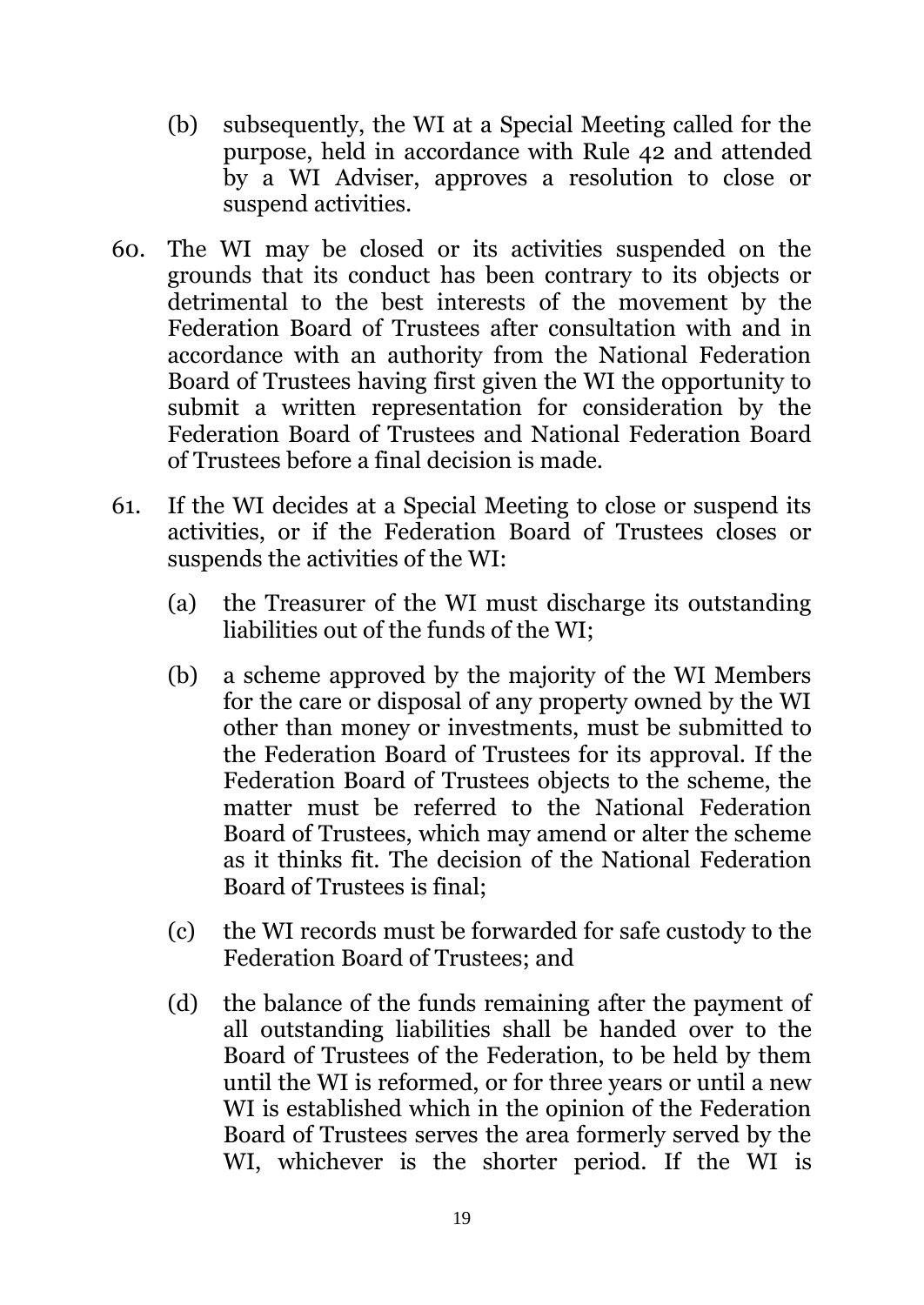reformed within that time, the funds (excluding interest) will be passed to the reformed WI. If at the end of that time the WI has not been reformed, the funds (including interest) are to be retained by the Federation.

## **Definitions**

- 62. In this Constitution:
	- (a) **"the Age of Majority"** means the age at which a person is entitled to vote in national elections in the jurisdiction in which the WI is based.
	- (b) **"the Annual Meeting**" means the annual meeting of the WI held in accordance with Rule [33.](#page-11-0)
	- (c) **"the Committee"** and **"Committee Members"** are the charity trustees of the WI as defined in the Charities Act 2011.
	- (d) **"Connected"** in relation to a Committee Member means:
		- (i) any spouse or civil partner of a Committee Member;
		- (ii) a person living with a Committee Member as if they were their spouse or civil partner where there is any financial interdependency between that person and the Committee Member;
		- (iii) any parent, child, step-child, brother, sister, grandparent or grandchild of a Committee Member where there is any financial interdependency between that person and the Committee Member;
		- (iv) the spouse or civil partner of any person in (iii);
		- (v) a person living with a person in (iii) as if they were their spouse or civil partner where there is any financial interdependency between that person and the person in (iii);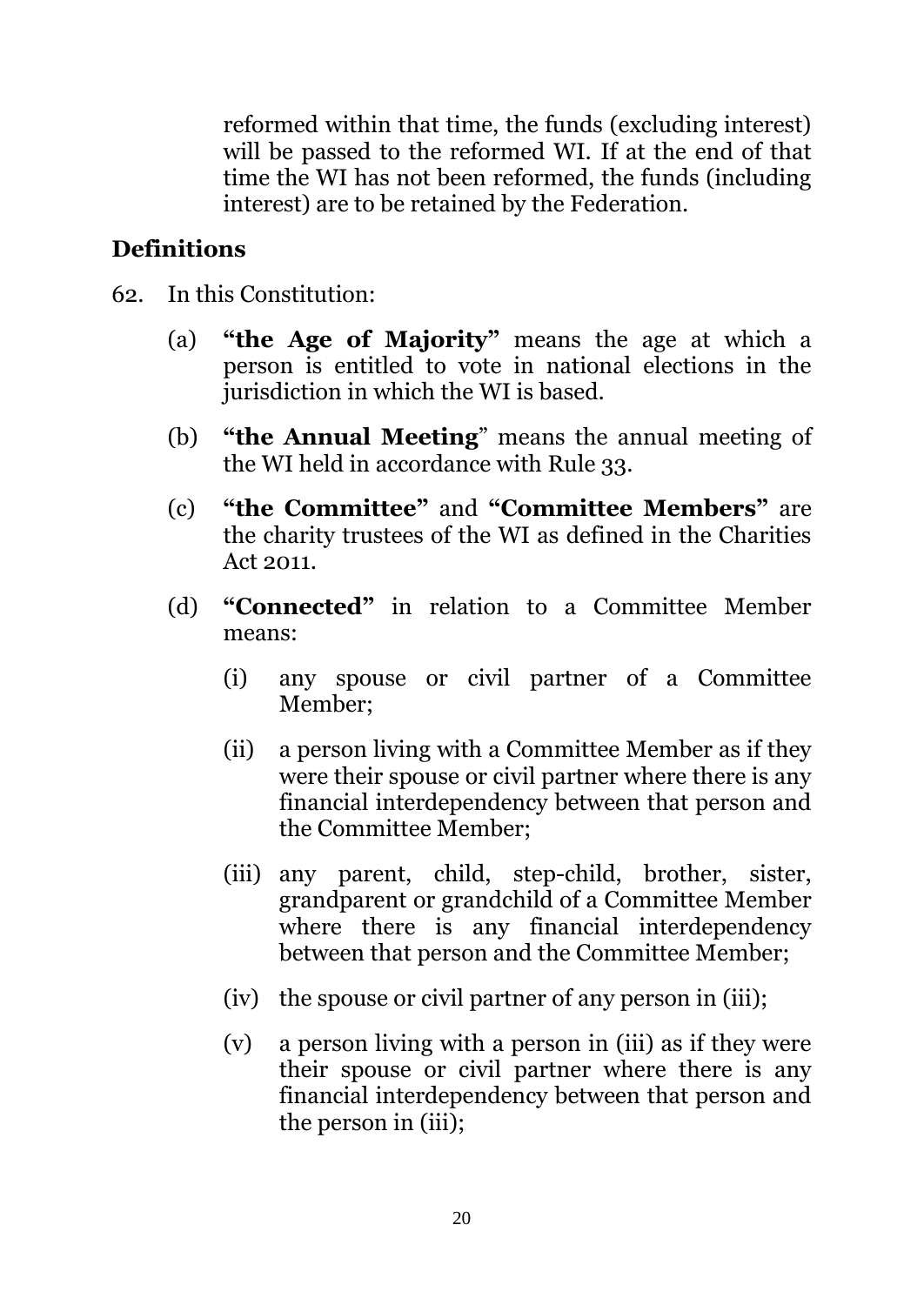- (vi) any partnership or firm controlled by a Committee Member; or
- (vii) any company in relation to which a Committee Member may exercise more than 50% of the voting power at a general meeting of the company.
- (e) **"the Federation"** means the Federation of Women's Institutes with a constitution in the form laid down from time to time for Federations by the National Federation and of which the WI is to be a member in accordance with Rule [50](#page-16-0) of this Constitution.
- (f) **"the Federation Board of Trustees"** means the board of trustees of the Federation.
- (g) **"Holding Trustees"** are the individuals appointed by the Committee to hold the legal title of property of the WI and who act on the instructions of the Committee.
- (h) **"the National Council"** means the National Council of the National Federation.
- (i) **"the National Federation"** means the National Federation of Women's Institutes of England, Wales, Jersey, Guernsey and the Isle of Man, a body incorporated under the Companies Act 1985.
- (j) **"the National Federation Board of Trustees"** means the board of trustees of the National Federation.
- (k) **"NFWI Associate"** means a NFWI Associate of the National Federation.
- (l) **"Officers"** means Committee Members elected as the officers of the WI in accordance with Rules [18](#page-7-2) to [25.](#page-8-1)
- (m) **"Special Meeting"** means a special meeting of the WI held in accordance with Rule [34.](#page-12-2)
- (n) **"Women's Institute"** has the meaning prescribed by Rule [6](#page-2-0) and **"the WI"** means this Women's Institute.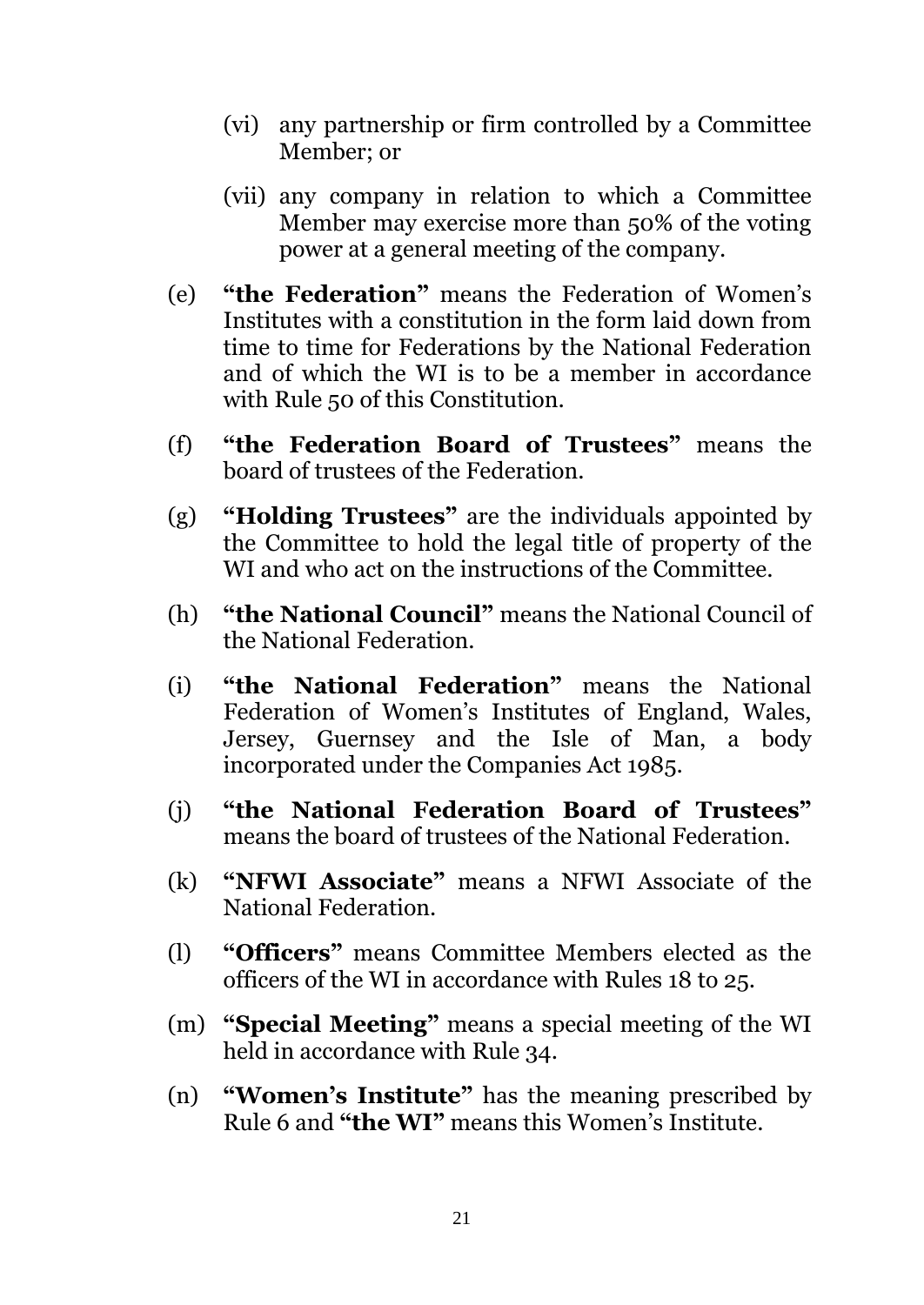- (o) **"WI Adviser"** means an individual appointed by the National Federation on the recommendation of a Federation to support Women's Institutes and who has the powers and functions conferred on her by a Federation's constitution or otherwise by a Federation.
- (p) **"WI Dual Member"** means a member of another WI who becomes a dual member of this WI in accordance with Rule [15.](#page-6-0)
- (q) **"WI Member"** means a member of the WI admitted in accordance with Rule [12.](#page-5-1)
- (r) **"WI Link Delegate"** refers to a representative appointed in accordance with the Articles of Association of the National Federation to represent Women's Institutes at Annual Meetings of the National Federation.
- (s) **"written"** refers to the representation or reproduction of words, symbols or other information in a visible form by any method or combination of methods, whether sent or supplied electronically or otherwise.

References in this Constitution to any legislation include a reference to that legislation as re-enacted or amended from time to time and to any subordinate legislation made under it.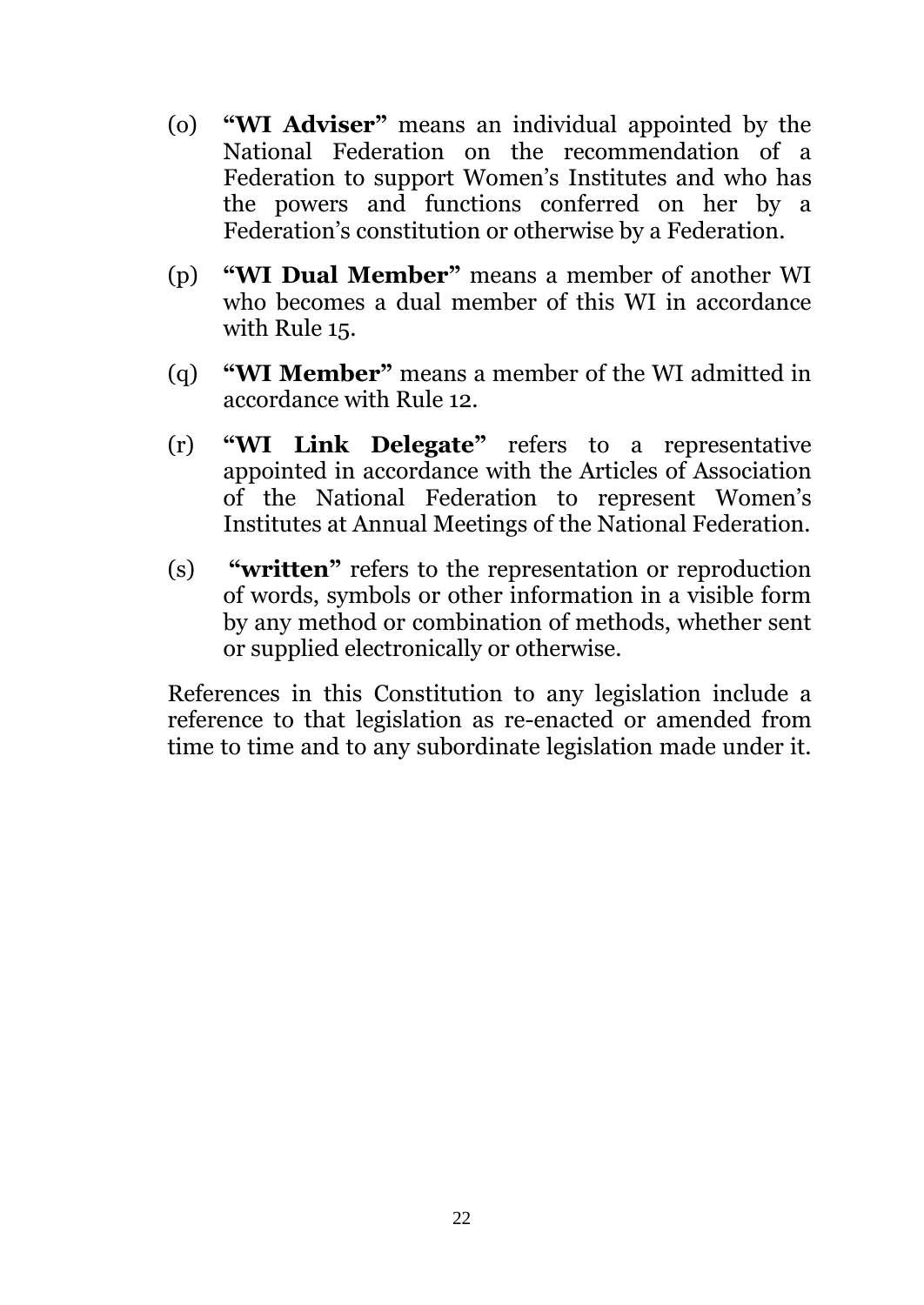# **Notes**

Signed on behalf of

|       |               | WI                                            |
|-------|---------------|-----------------------------------------------|
|       |               | Federation                                    |
|       |               | President                                     |
|       |               | Secretary                                     |
| Date: | WI Reference: | <u> 1989 - Johann Barnett, fransk kongres</u> |